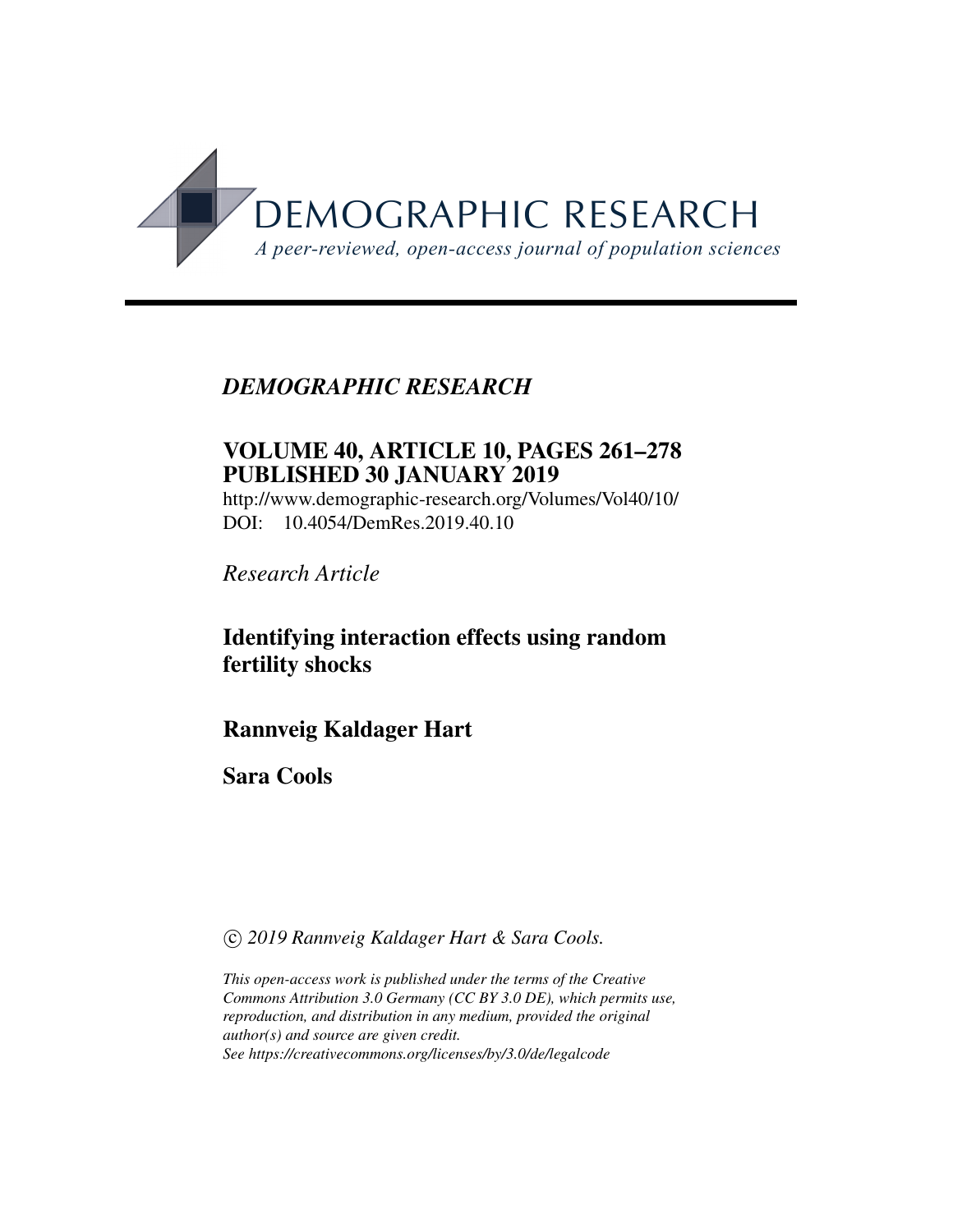# Contents

| 1              | Introduction                                 | 262 |
|----------------|----------------------------------------------|-----|
| $\overline{2}$ | Mechanisms for fertility interaction effects | 263 |
| 3              | Empirical approach                           | 265 |
| 3.1            | Data                                         | 265 |
| 3.2            | Identification strategy                      | 265 |
| $\overline{4}$ | Results                                      | 267 |
| 4.1            | Descriptive statistics and balancing tests   | 267 |
| 4.2            | Sibship sex composition as IV                | 269 |
| 4.3            | Twinning as IV                               | 271 |
| 4.4            | Subsample analysis                           | 273 |
| 5              | Concluding discussion                        | 273 |
|                | References                                   | 275 |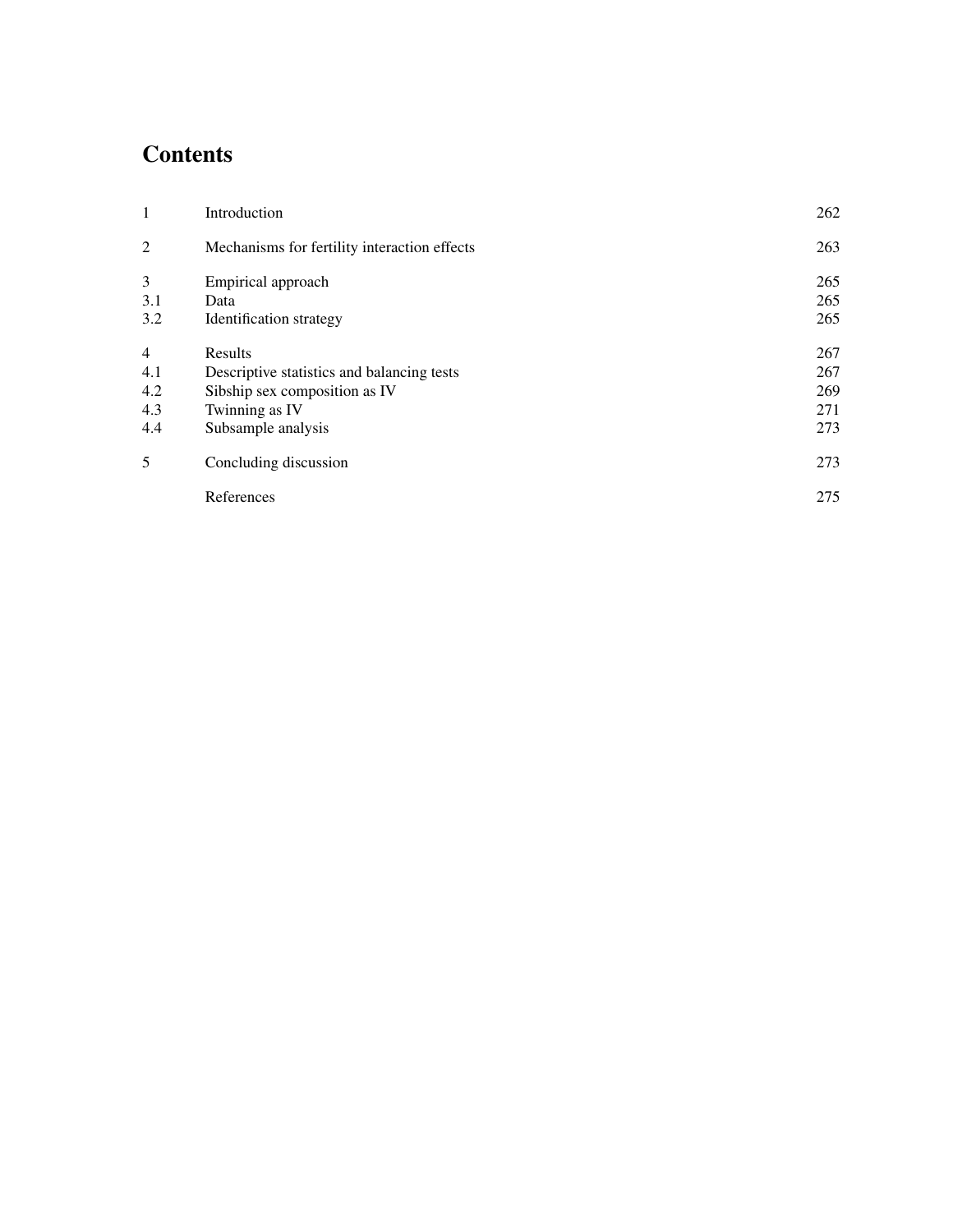# Identifying interaction effects using random fertility shocks

## Rannveig Kaldager Hart<sup>1</sup>

Sara Cools<sup>2</sup>

# Abstract

### **BACKGROUND**

Fertility interaction effects in social networks increasingly attracts the interest of demographers. While these theories propose a causal mechanism, they are rarely put to test in a plausibly causal statistical design.

### **OBJECTIVE**

We aim to differentiate network effects from selection by using an instrumental variable (IV) approach to achieve exogenous variation in fertility. We use interaction effects between siblings as an empirical example.

### **METHODS**

We draw data from Norwegian administrative registers ( $N \sim 170,000$  men and women). We use twin births and children's sex composition as random fertility shocks (IVs), generating exogenous variation in third births.

## RESULTS

In our full study sample, we find no significant effects on ego's fertility of random shocks to the propensity to have three children. Subgroup analysis by sex and parity indicates positive effects for firstborn women when the sibling's birth is intended (as captured by the same-sex instrument). We find no evidence that similarity strengthens interaction effects.

### **CONCLUSIONS**

The study contributes to the literature by testing long-standing hypotheses of fertility interaction effects in a plausibly causal design. With the exception of firstborn women, we find no evidence of interaction effects of a sibling's third birth.

<span id="page-2-0"></span><sup>&</sup>lt;sup>1</sup> Department of Health and Inequality, Norwegian Institute of Public Health and Research Department, Statistics Norway, Oslo, Norway. Email: [rannveigkaldager.hart@fhi.no.](mailto:rannveigkaldager.hart@fhi.no)

 $2$  Institutt for samfunnsforskning (Institute for Social Research), Oslo, Norway. Email: [sara.cools@samfunnsforskning.no.](mailto:sara.cools@samfunnsforskning.no)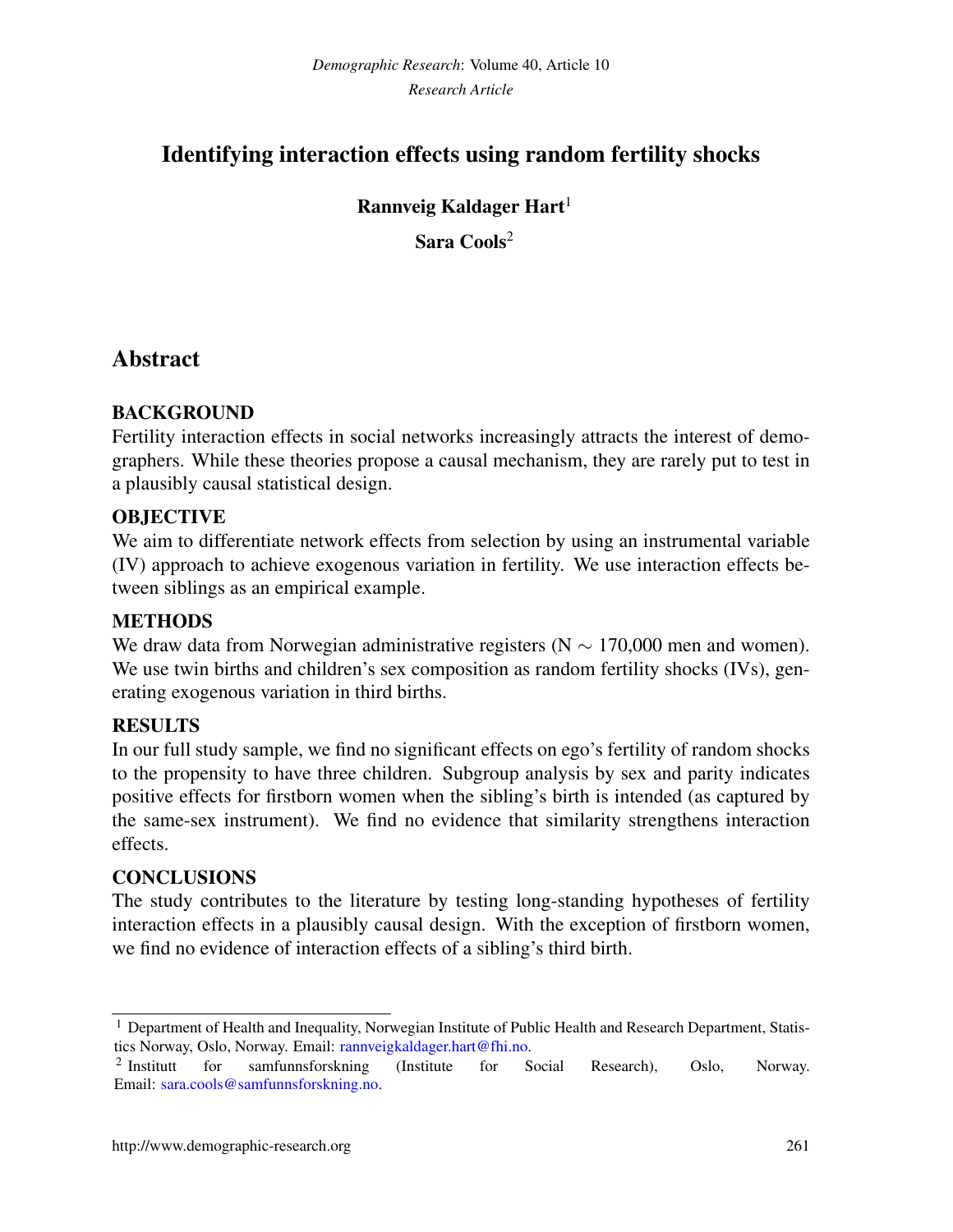# 1. Introduction

One individual's fertility behavior may affect that of others, and when friends and family have children, one's own preferences and knowledge regarding life with children may change. These interaction effects are typically expected to be stronger between individuals who are relatively similar and who keep in frequent contact [\(Bernardi and Klaerner](#page-16-0) [2014\)](#page-16-0).

Existing studies show positive correlations in fertility timing among colleagues [\(Pink,](#page-18-0) [Leopold, and Engelhardt 2014\)](#page-18-0), friends [\(Balbo and Barban 2014;](#page-16-1) [Lois and Becker 2014\)](#page-18-1), and siblings [\(Kuziemko](#page-18-2) [\(2006\)](#page-18-2) and [Lyngstad and Prskawetz](#page-18-3) [\(2010\)](#page-18-3), but see [Kotte and](#page-17-0) [Ludwig](#page-17-0) [\(2011\)](#page-17-0) for a counterexample). However, these correlations are potentially biased as estimates of network effects, due to common unobservable characteristics, reflection, and – in the case of friends and colleagues – endogenous group membership [\(Dahl,](#page-17-1) [Løken, and Mogstad 2014;](#page-17-1) [Manski 1995\)](#page-18-4).

In this study we aim to estimate fertility interaction effects in sibling networks, using random variation in fertility to obtain causal estimates without such bias. We use data on fertility behavior from Norwegian administrative registers (N ∼ 170,000). Because siblings usually keep in contact throughout adulthood and are often relatively similar, we expect them to impact each other's fertility. However, we also expect them to share underlying characteristics (such as fertility preferences) that cannot be perfectly measured and netted out by the researcher. Our method for handling this endogeneity is to use random shocks to the sibling's fertility. To the best of our knowledge, using exogenous variation to identify interaction effects has previously been done only for teenage fertility, suggesting both negative [\(Yakusheva and Fletcher 2015\)](#page-19-0) and positive [\(Monstad, Propper,](#page-18-5) [and Salvanes 2011\)](#page-18-5) effects.

Two types of fertility shocks are used extensively in the demographic and economic literature: twin births and children's sex composition. A twin birth is an unintended family increase, demonstrably random, conditional on the parents' age [\(Rosenzweig and](#page-18-6) [Wolpin 1980a](#page-18-6)[,b;](#page-18-7) [Black, Devereux, and Salvanes 2005\)](#page-16-2). Having two children of the same sex is also random, and it increases parents' probability of having a third child [\(Gini 2014;](#page-17-2) [Angrist and Evans 1998\)](#page-16-3).

The two instrumental variables (IVs) both concern the propensity to have a third child and restrict us to estimating effects running from a sibling's third birth to ego's birth at any parity. There are several reasons to explore the interaction effects arising from third births in the Norwegian context. Childlessness is low among women, and more than 80% of mothers have a second child [\(Rønsen 2004\)](#page-18-8). In contrast, the transition to a third child is far less frequent (ibid.). Third births are related to persistent career costs for women [\(Cools, Markussen, and Strøm 2017\)](#page-16-4) and to wage penalties in later years, even for men [\(Cools and Strøm 2017\)](#page-17-3). The third parity transition may therefore be the most uncertain one, and the one where individuals rely on their network for information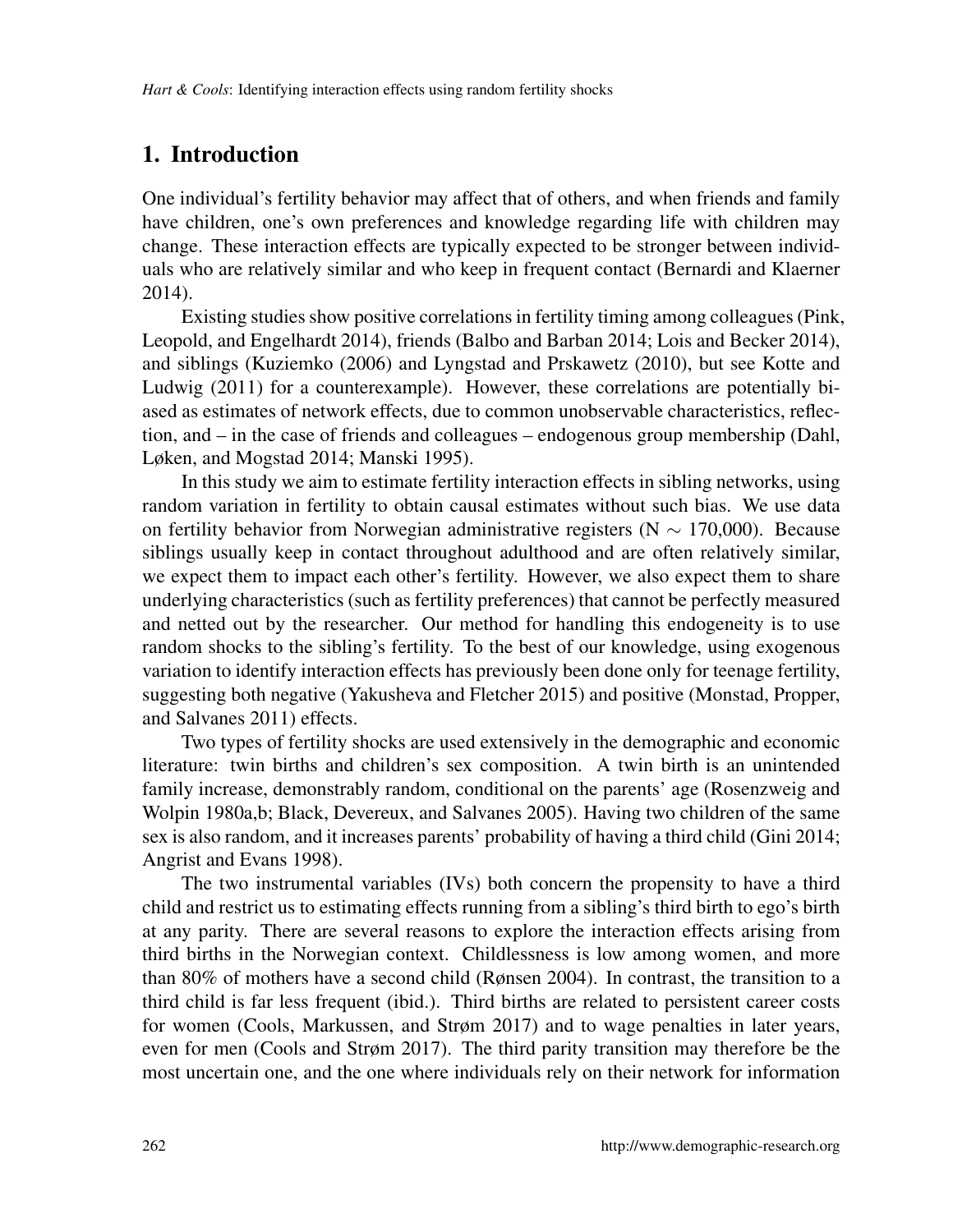and support to the largest extent. Previous studies have generally found first births to be correlated with fertility in the social network [\(Balbo and Barban 2014;](#page-16-1) [Bernardi 2003;](#page-16-5) [Lyngstad and Prskawetz 2010\)](#page-18-3). In a separate contribution of this paper, we show in ordinary least squares (OLS) estimates that siblings' third births are indeed correlated with ego's fertility choices, in the same way that the existing literature has found earlier births to be empirically relevant.

The two IVs concern rather different fertility experiences. Having twins at second birth is likely to be more straining than having a third child due to a wish for children of both sexes. First, there is no spacing between twins. If shorter spacing makes the family increase seem more stressful, the interaction effects due to twinning ought to be less positive than those resulting from the average third birth. Interaction effects could then be comparable to effects from third births that are straining for other reasons, such as health problems in mother or child. Second, the twin instrument captures the effect of a third birth among couples who would otherwise prefer to have only two children, whereas the same-sex instrument captures the effect of a third birth among parents who would stop at two children if – and only if – they were of opposite sex. We explore the different nature of these shocks to see how they matter for interaction effects.

### <span id="page-4-0"></span>2. Mechanisms for fertility interaction effects

For interaction effects related to first births, three types of mechanisms have traditionally been considered of importance: social learning, emotional contagion, and social pressure. When the concern is interaction effects arising specifically from third births, the relative importance of these mechanisms may change. We expect effects from third births to mainly concern quantum – the intention to have a large family. Changes in quantum preferences may in turn affect the timing of first or second births.

In the Norwegian context, wanting at least two children seems a 'default option': More than 80% of young childless Norwegians intend to have a child [\(Lyngstad and](#page-18-9) [Noack 2005\)](#page-18-9). Analysis of recently collected Norwegian survey data show that among women who want children, more than 92% want at least two. Out of these, less than half (42%) want at least three (own calculations, see [Cools and Strøm](#page-17-4) [\(2018\)](#page-17-4) for a description of the data set). The variation over time in the proportion who proceed to have a third child closely follows the fluctuation in overall fertility (Cools 2013), and is suggested to be a major driver of the 'second demographic transition' in Norway [\(Kravdal 1992\)](#page-17-5). Various recent studies have identified the decline in third births as a main driver of the observed decline in Norwegian fertility since 2009 [\(Cools and Strøm 2018;](#page-17-4) [Dommermuth](#page-17-6) and Lappegård 2017).

Research from related fields supports the notion that the propensity to have three children is correlated within networks. Three-child families are found to be clustered in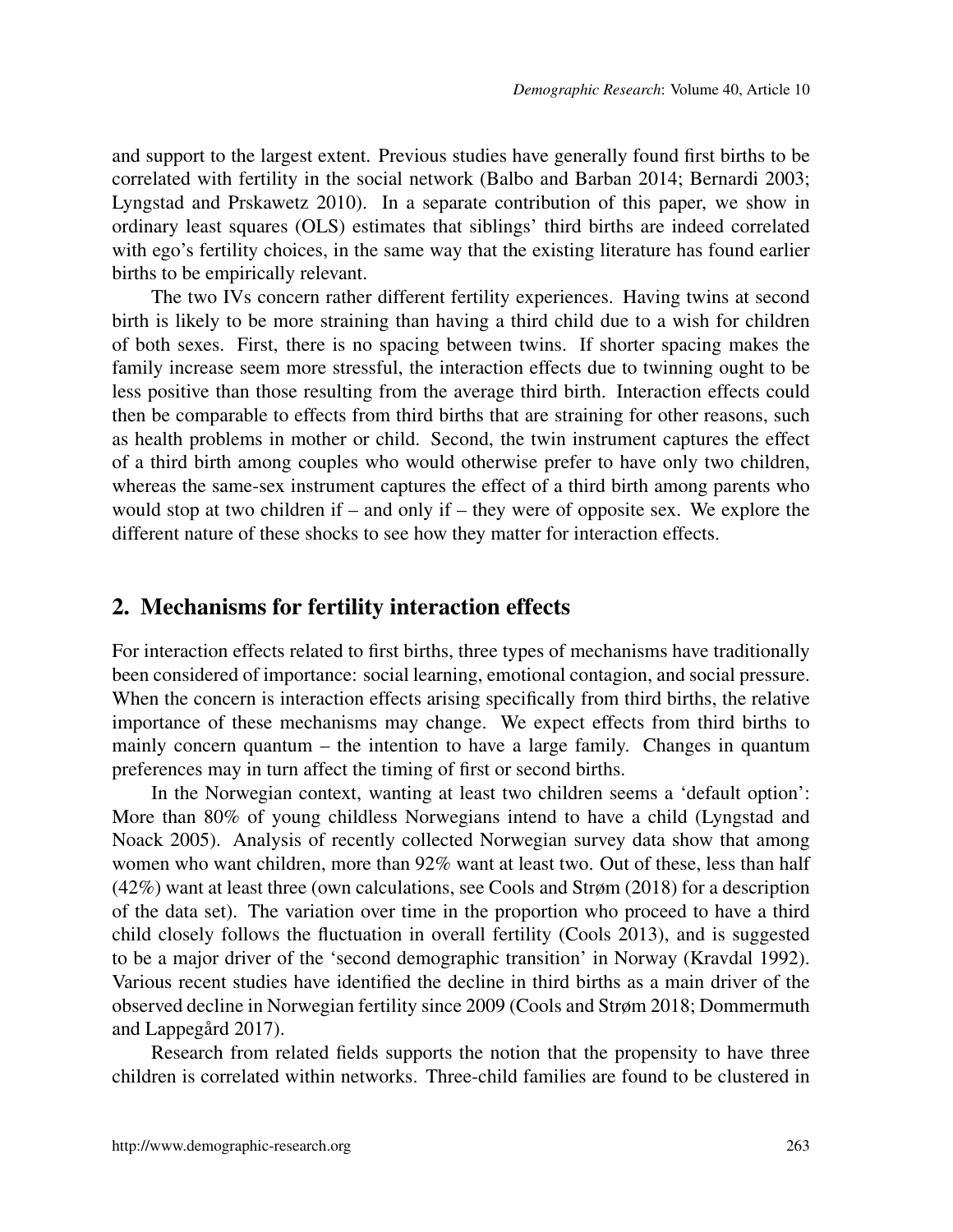space (see [Fiori, Graham, and Feng](#page-17-7) [\(2014\)](#page-17-7) for Britain, [Gray and Evans](#page-17-8) [\(2014\)](#page-17-8) for Australia, Bergsvik, Lappegård, and Skardhamar  $(2016)$  for Norway), indicating geographic self-selection based on preferences for family size, and/or neighborhood interaction effects for the propensity to have a third child. Similarly, parity-specific analyses reveal that third births also correlate across generations [\(Cools and Hart 2017\)](#page-16-7), and there is also some evidence that this positive relationship is causal for men (ibid.).

Even for individuals who have seen their sibling have a first and then a second child, new information of life in large families may be revealed when a third niece or nephew is born, and individuals observe how family life changes with the shift from a 'standard size' family to 'large' family. Perhaps the most striking effect of a third child is its significant negative effect on the mother's earnings [\(Cools, Markussen, and Strøm 2017\)](#page-16-4), which may amplify both career frustrations and income concerns. There is also some evidence that a third child, as instrumented by twinning and/or sex composition, has a negative impact on the mother's health in the short (Cáceres-Delpiano and Simonsen 2012) and long run [\(Kruk and Reinhold 2014\)](#page-17-9). Furthermore, as many medium-sized Norwegian family homes have three bedrooms, housing considerations become pertinent. Also, a third child is likely to change both sibling dynamics and parent-child interactions due a larger age span between the children and the outnumbering of their parents. Last, theories based on evolutionary psychology have suggested that the mere exposure to babies – even for women who are already mothers – may induce a "baby longing," and hence increase fertility [\(Rotkirch 2007\)](#page-19-1).

Together, these examples illustrate that the birth of a third child within the social network can be a source of both social learning and emotional contagion, particularly for couples pondering whether to have a third child. Given that several grandchildren are already present, social pressure (from grandparents) is presumably of lesser importance at this margin. It is possible that the further expansion of a sibling's family further dilutes social support in terms of grandparental resources, perhaps contributing marginally to a negative interaction effect. Hence, we argue that there is potential for both positive and negative interaction effects of a sibling's third birth on ego's fertility. The effects may be corroborated by families with three children being rarer than families with two children, heightening the informational value of an "up close" observation of the transition from two to three children compared with the earlier parities.

Depending on how both ego and the sibling perceive the fertility shock, the effect on ego's fertility may be positive or negative. As twin births are both more straining and unplanned (unintended births are on average linked to adverse outcomes for children and parents [\(Abajobir et al. 2016;](#page-16-9) [Barber and East 2009;](#page-16-10) [David 2006;](#page-17-10) [Myhrman et al.](#page-18-10) [1995\)](#page-18-10)), we expect them to transmit less positively than third births induced by sex mix preferences.

Mechanisms for transmission are likely to depend on network characteristics. For social learning or belief formation, similarity is crucial [\(Bernardi 2003;](#page-16-5) [Pink, Leopold,](#page-18-0)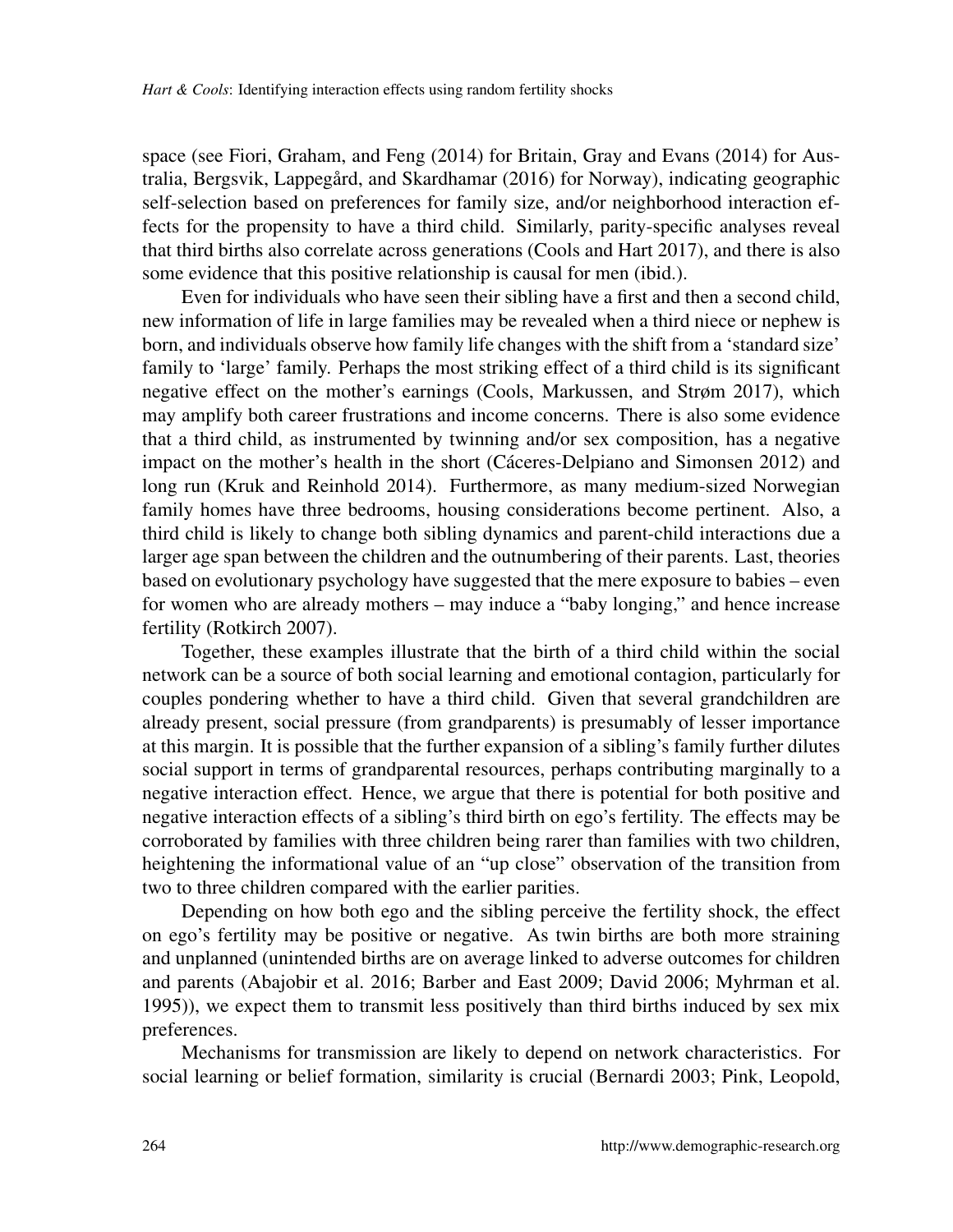[and Engelhardt 2014\)](#page-18-0). As childbearing in general (and third births in particular) influences men's and women's lives differently, we expect siblings of the same sex to be more influential (see [Bernardi](#page-16-5) [\(2003\)](#page-16-5) for an empirical example). Interaction effects of third births may also be stronger at certain parities: Childless individuals may be more easily influenced by their peers [\(Bernardi 2003\)](#page-16-5), or a sibling's third birth may convey specific information about this family size, mainly relevant for ego's decision regarding a third child.

Finally, older siblings may influence younger siblings more than the other way around: As the older child experiences most transitions first, the younger siblings may grow used to using their older siblings as role models in childhood and continue to do so in adulthood.

# <span id="page-6-0"></span>3. Empirical approach

#### <span id="page-6-1"></span>3.1 Data

All data come from administrative registers. Personal identification numbers link individuals to their siblings, parents, and children. Our two IVs – the sex mix of the sibling's first two children and whether the sibling had twins at second birth – both move the sibling's number of children from two to more than two children and are defined only for siblings who have at least two children. Therefore, our study sample consists of men and women whose sibling had a second child in the period 1980–1999. The sample is not conditioned on ego's childbearing history. In order to have well-defined sibling relations, we restrict the sample to firstborn and secondborn men and women. We exclude individuals whose sibling had twins at first birth.

To obtain consistent IV estimates, we include only control variables that are not themselves influenced by the instrument (i.e., that are determined prior to or at the realization of the instrument). This limits the number of suitable controls available in the data. We include controls for the calendar year of a sibling's second birth, the age difference between ego and sibling, and the age difference between the sibling's two firstborn children as yearly dummies. In addition, we control for the sibling's and the sibling's partner's age at second birth by dummies for five-year age brackets.

### <span id="page-6-2"></span>3.2 Identification strategy

Without exogenous variation in fertility, the estimation of interaction effects among siblings is likely to be biased due to common unobservable characteristics and reflection [\(Manski 1995\)](#page-18-4). For this reason we use two IVs for the sibling's number of children. A valid IV must increase the sibling's fertility but cannot be correlated with any (un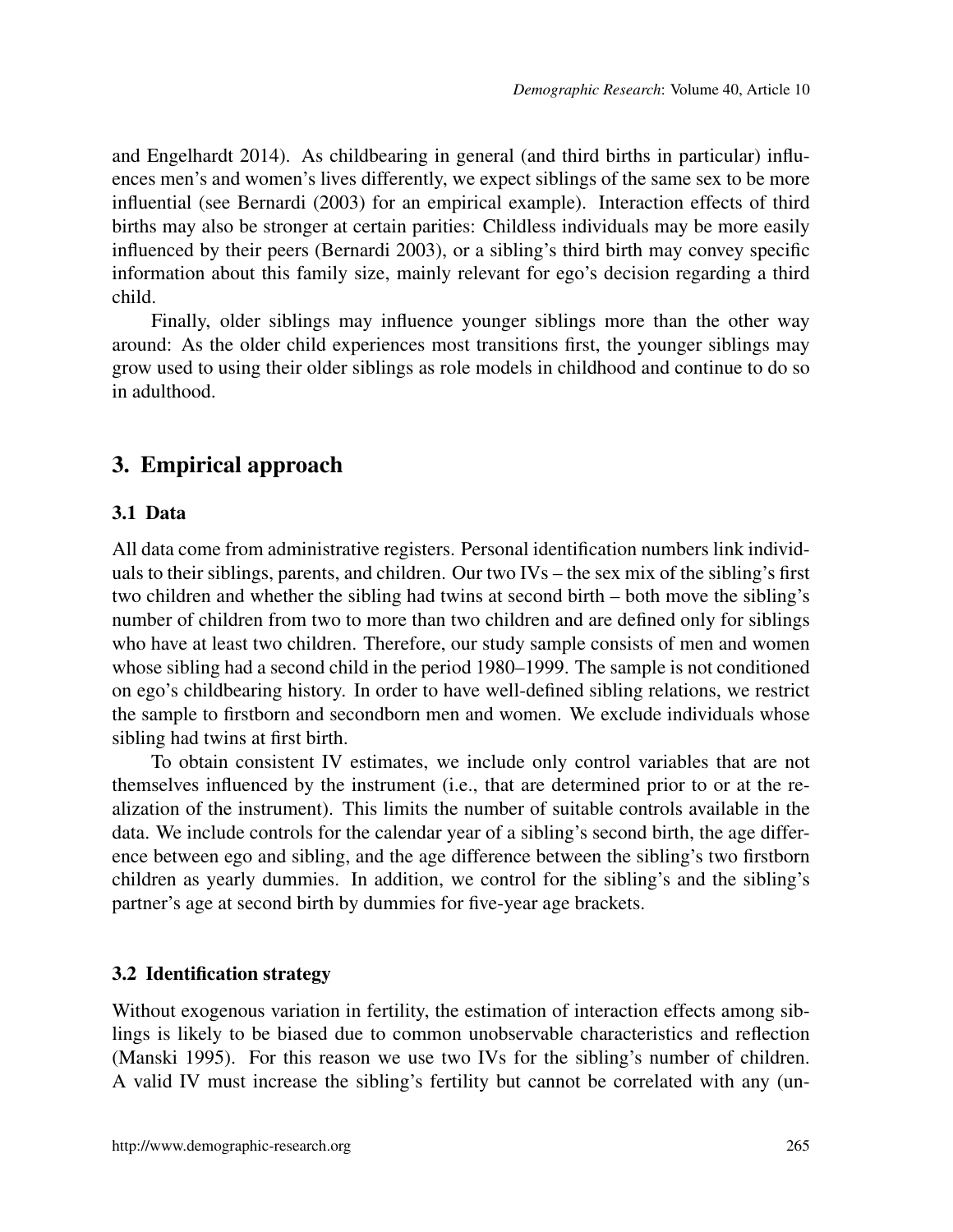observed) characteristics that could cause ego's and sibling's childbearing patterns to be related.

While both instruments are extensively used in estimating the effect of family size on other outcomes, application to fertility outcomes remains rare (exceptions are [Cools](#page-16-7) [and Hart](#page-16-7) [\(2017\)](#page-16-7) and [Kolk](#page-17-11) [\(2015\)](#page-17-11)). In our sample, a sibling's twinning at second birth on average increases their probability of having a third child by about 57% (reflecting that about 43% of parents with two children would have a third child regardless of twinning). Same-sex children on average increase the sibling's probability of having a third child by 5.3%.

While there is exactly a 50% chance of having two children of the same sex, a twin birth is far less common. About 1% of all the second births in our sample are twin births. The share is increasing slightly with time, reflecting the increasing prevalence of fertility treatment as well as increasing maternal age.

By using twinning at second birth as an IV, we capture the effect of a third child for parents who would otherwise have had only two children. Because twin births have zero spacing between the second and third child, they potentially capture a more straining experience than the average third birth. In contrast, the additional births induced by the same-sex instrument are intended and wanted, and they do not deviate systematically from the average third birth in terms of spacing.

In theory, the effect of a sibling's family increase could be recursive or self-reinforcing: Ego may respond to the sibling's third birth by increasing his or her own family size, in turn inducing the sibling to have a fourth child, which could again affect ego's family size. Such 'feedback effects' would be a mechanism for the effect of a sibling's third birth, rather than a threat to its identification. Given the low rates of parity progression beyond the third child, we consider such feedback effects unlikely to be a causal channel of importance for the effects we may find.

Of the two instruments, twinning has larger issues concerning internal validity. The likelihood of having dizygotic twins is positively correlated between sisters for genetic reasons and could therefore give rise to a spurious positive relationship in sisters' family size, causing estimates in pairs of sisters to be biased upwards. On the other hand, downward bias could be caused by the positive relationship between twinning and IVF treatment, which is a marker of subfecundity that is potentially shared by siblings – also of different sex. We test how twinning is related to observable characteristics and find that once we condition on the parents' (i.e., the sibling's and the sibling's partner's) age and spacing between births, twinning is not related to characteristics such as education, income, and fertility among other members of the family. Nevertheless, we cannot be completely certain that there is no bias resulting from unobservable characteristics. In addition, the low prevalence of twinning hampers the precision of the IV estimates. We place more trust in the results using the sex composition instrument, and we emphasise these if the results from the two instruments differ.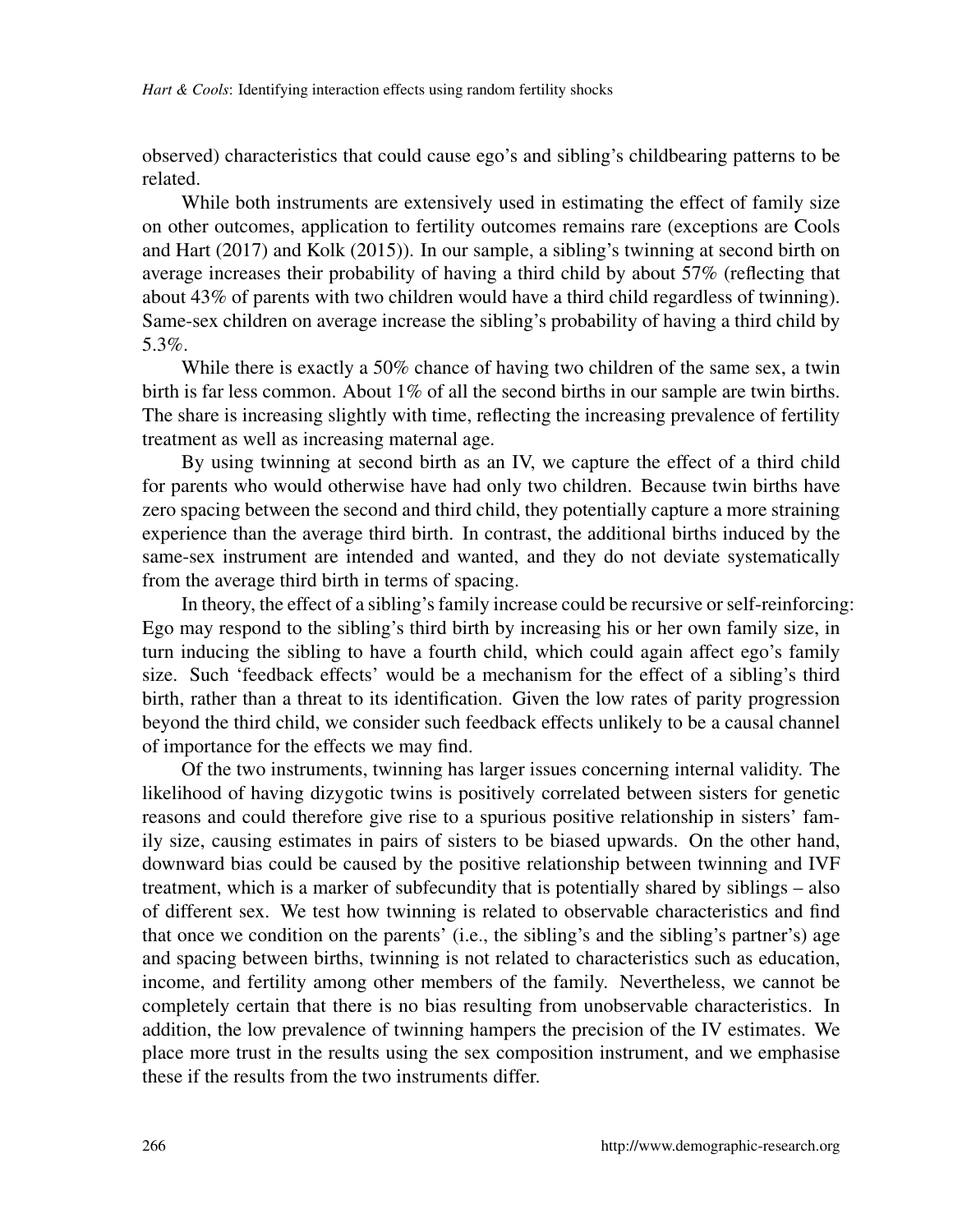Our main outcome variable is ego's number of children, measured ten (T10) years after the sibling had a second child (descriptive statistics in Table [1\)](#page-8-2). While the twin instrument increases family size immediately, the same-sex instrument increases the probability of a third birth, taking place on average two to three years after the second one. If the IV is valid, there should be no (sizeable) effect on the outcome before the sibling's second child is born. We find no effect on ego's fertility five years before (T–5) the sibling's second child is born (nor on ego's fertility the same year as the sibling's second birth, available upon request).

For all outcomes and subsamples, we present three types of estimates: Reduced form (RF) estimates give the overall association in the sample between the sibling having twins or same-sex children and ego's number of children. IV estimates give the effect of the sibling's family size increase on ego's family size, under the assumption that the IVs affect ego's family size only through a change in the sibling's family size. Finally, OLS estimates give the conditional association between the sibling having a third child and ego's family size.

The register data used in this article cover the whole Norwegian population. We present significance tests to assess whether the relationships are plausibly driven by causal mechanisms that could also operate in comparable contexts, rather than appearing in this particular population due to mere chance (see [Morgan and Winship](#page-18-11) [\(2007\)](#page-18-11) for a general discussion of inference from a population to a (theoretical) super population in causal analysis).

|                       |      |                  | Men        |        |      |                  | Women |            |
|-----------------------|------|------------------|------------|--------|------|------------------|-------|------------|
|                       |      | <b>Firstborn</b> | Secondborn |        |      | <b>Firstborn</b> |       | Secondborn |
|                       | Mean | SD               | Mean       | SD     | Mean | SD               | Mean  | SD         |
| N. children at $T+10$ | 1.82 | (1.18)           | 1.46       | (1.16) | 2.08 | (1.07)           | 1.83  | (1.08)     |
| N. children at $T-5$  | 0.56 | (0.84)           | 0.14       | (0.45) | 0.94 | (0.97)           | 0.29  | (0.63)     |

<span id="page-8-2"></span>

|  | Table 1: | Descriptive statistics on outcome variables by subsample |  |
|--|----------|----------------------------------------------------------|--|
|--|----------|----------------------------------------------------------|--|

*Note*: The sample is Norwegian firstborn and secondborn men and women whose sibling had a second child during the period 1980–1999.

### <span id="page-8-0"></span>4. Results

#### <span id="page-8-1"></span>4.1 Descriptive statistics and balancing tests

Table [2](#page-9-0) gives the mean values (and standard deviations) of background characteristics that are included in all our regressions, split by whether the index person has a sibling with same-sex children or not (panel A), and a sibling with twins at second birth or not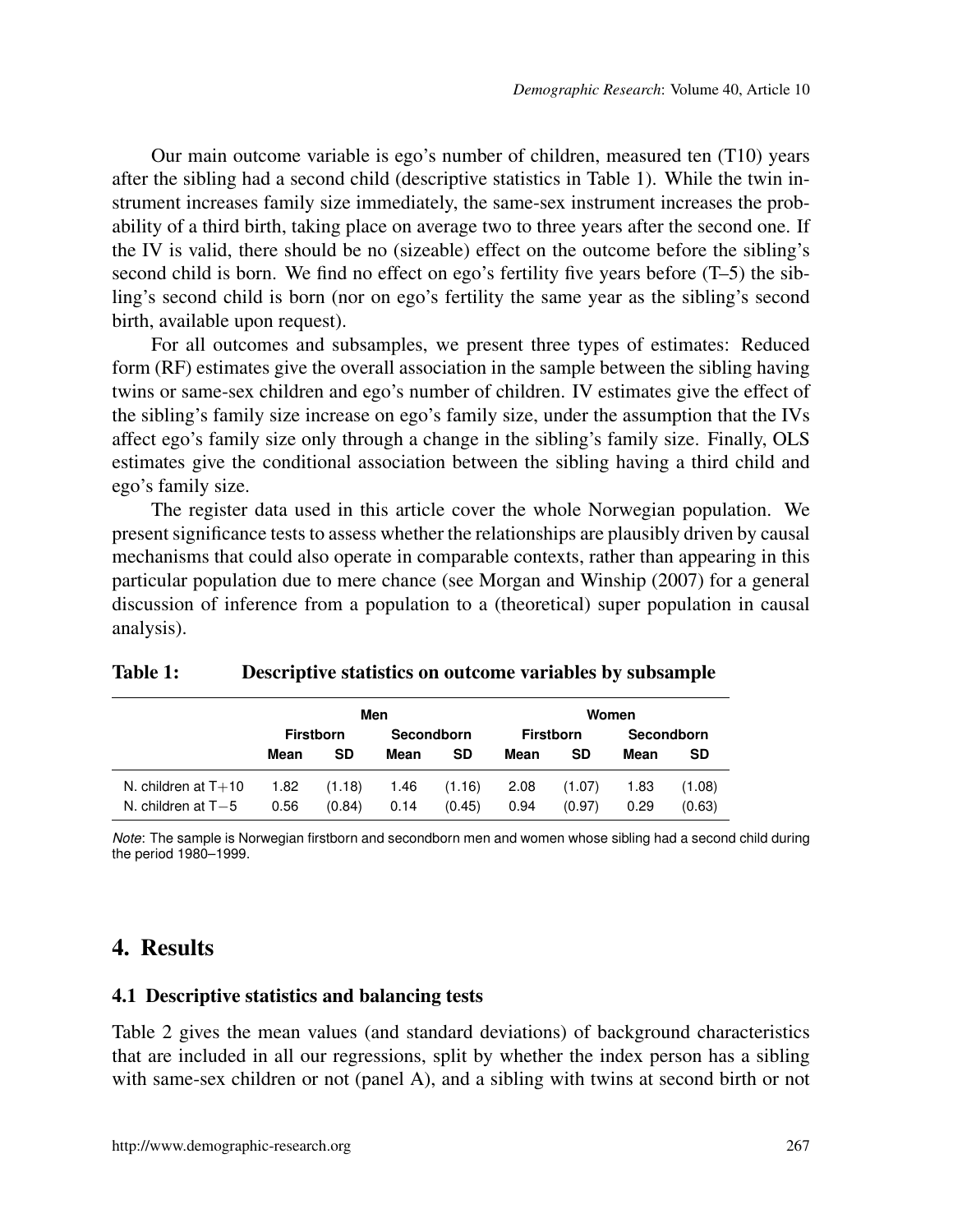(panel B). For the same-sex instrument, we do not expect differences between the samples. The t-tests in the last column show that they hardly differ significantly – and never substantially. Twin births, however, are known to be random only when conditioning on parents' age [\(Black, Devereux, and Salvanes 2005\)](#page-16-2). Panel B shows that parents of twins are on average a year older than parents with singleton births. They have also waited longer after their first birth – possibly due to fertility problems. The twin births in our sample on average take place about a year later than the other second births, reflecting that twinning has become more common over time.

|                                      | $Z = 0$ |        | $Z = 1$ |        | t-test    |        |
|--------------------------------------|---------|--------|---------|--------|-----------|--------|
|                                      | Mean    | SD     | Mean    | SD     | Diff.     | SE     |
| a) Instrument $Z$ is same-sex        |         |        |         |        |           |        |
| Ego's birth year                     | 1963.26 | (5.85) | 1963.29 | (5.83) | $-0.03$   | (0.02) |
| Distance ego and sibling             | 2.81    | (1.51) | 2.82    | (1.51) | $-0.01*$  | (0.01) |
| Sibling's age at 2nd birth           | 28.63   | (4.01) | 28.61   | (4.00) | 0.02      | (0.02) |
| Sibling's partner's age at 2nd birth | 29.40   | (4.55) | 29.36   | (4.56) | $0.04*$   | (0.02) |
| Sibling's spacing 1st and 2nd child  | 3.31    | (1.78) | 3.31    | (1.78) | 0.01      | (0.01) |
| Birth year sibling's 2nd child       | 1991.52 | (5.26) | 1991.52 | (5.26) | 0.01      | (0.02) |
| b) Instrument $Z$ is twin2           |         |        |         |        |           |        |
| Ego's birth year                     | 1963.27 | (5.84) | 1963.15 | (5.64) | 0.12      | (0.10) |
| Distance ego and sibling             | 2.82    | (1.51) | 2.85    | (1.49) | $-0.03$   | (0.03) |
| Sibling's age at 2nd birth           | 28.62   | (4.00) | 29.64   | (4.23) | $-1.02**$ | (0.07) |
| Sibling's partner's age at 2nd birth | 29.38   | (4.55) | 30.37   | (4.85) | $-0.99**$ | (0.08) |
| Sibling's spacing 1st and 2nd child  | 3.31    | (1.78) | 3.65    | (2.19) | $-0.34**$ | (0.03) |
| Birth year sibling's 2nd child       | 1991.52 | (5.26) | 1992.36 | (5.06) | $-0.84**$ | (0.09) |
|                                      |         |        |         |        |           |        |

### <span id="page-9-0"></span>Table 2: Background characteristics by instrument status

*Note*: The sample is Norwegian firstborn and secondborn men and women whose sibling had a second child during the period 1980–1999.  $^{\dagger}$  p  $<$  0.10,\* p  $<$  0.05, \*\* p  $<$  0.01.

The statistics displayed in Table [2](#page-9-0) typically serve as 'balancing checks,' to see whether the IVs are indeed randomly allocated. Since twinning is only conditionally random, we have (in Table [3\)](#page-10-1) estimated how the IVs predict a number of other background characteristics, observed the year prior to the birth of the sibling's second child (T–1): The sibling's schooling and income and ego's schooling, income, and number of children. If the instruments are unconditionally independent, no significant associations should be found. Under conditional independence, any significant associations should disappear after controlling for all the background characteristics in Table [2.](#page-9-0)

For the same-sex instrument, there are no significant associations beyond what is expected by chance. The twin instrument is however significantly associated with the outcomes in Table [3,](#page-10-1) but the association disappears when controls are included in column 4.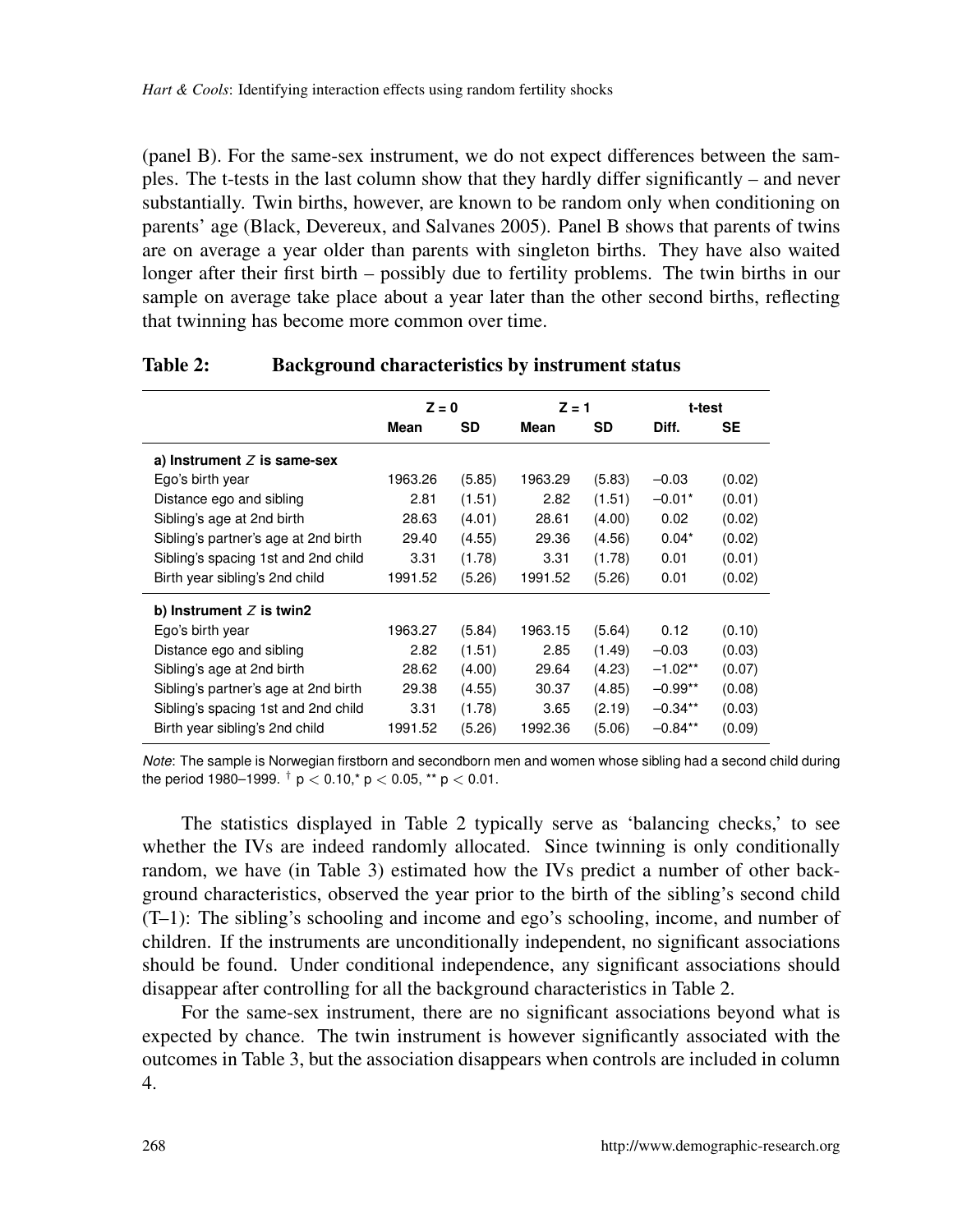|                       |            | $Z$ is same-sex   |              | $Z$ is twin2 |
|-----------------------|------------|-------------------|--------------|--------------|
|                       | (1)        | (2)               | (3)          | (4)          |
| Sib schoolyears $T-1$ | $-0.016$   | $-0.010$          | $0.154**$    | $-0.018$     |
|                       | (0.011)    | (0.010)           | (0.051)      | (0.047)      |
| Sib income $T-1$      | $-93.559$  | $-63.637$         | 14,117.119** | 471.436      |
|                       | (454.920)  | (371.646)         | (2,049.190)  | (1,675.586)  |
| Ego schoolyears $T-1$ | 0.014      | $0.018^{\dagger}$ | $0.119*$     | $-0.005$     |
|                       | (0.011)    | (0.011)           | (0.050)      | (0.048)      |
| Ego income $T-1$      | $-712.241$ | $-475.395$        | 10,759.499** | $-984.921$   |
|                       | (457.407)  | (411.208)         | (2,062.250)  | (1,855.599)  |
| Ego n. children $T-1$ | 0.004      | 0.006             | $0.077**$    | $-0.005$     |
|                       | (0.004)    | (0.004)           | (0.018)      | (0.017)      |
| Table 2 covariates    | No         | Yes               | No           | Yes          |

### <span id="page-10-1"></span>Table 3: Balancing tests: Unconditional and conditional dependence on IVs

*Note*: The sample is Norwegian firstborn and secondborn men and women whose sibling had a second child during the period 1980–1999. Standard errors in parentheses.  $^\dagger$  p < 0.10,\* p < 0.05, \*\* p < 0.01. "Table [2](#page-9-0) covariates" indicates that the background characteristics shown in Table [2](#page-9-0) are controlled for in columns (2) and (4).

#### <span id="page-10-0"></span>4.2 Sibship sex composition as IV

Table [4](#page-11-0) shows the effect of a sibling's number of children, instrumented by sex composition, on ego's number of children, measured ten (T10) years after the sibling's second birth. We present effects separately by sex and parity, allowing for heterogenous effects. Splitting by parity also ensures that the same individual cannot be both influenced and influencing (both ego and sibling) in the same statistical model, which would otherwise cause reflection bias [\(Angrist 2014\)](#page-16-11).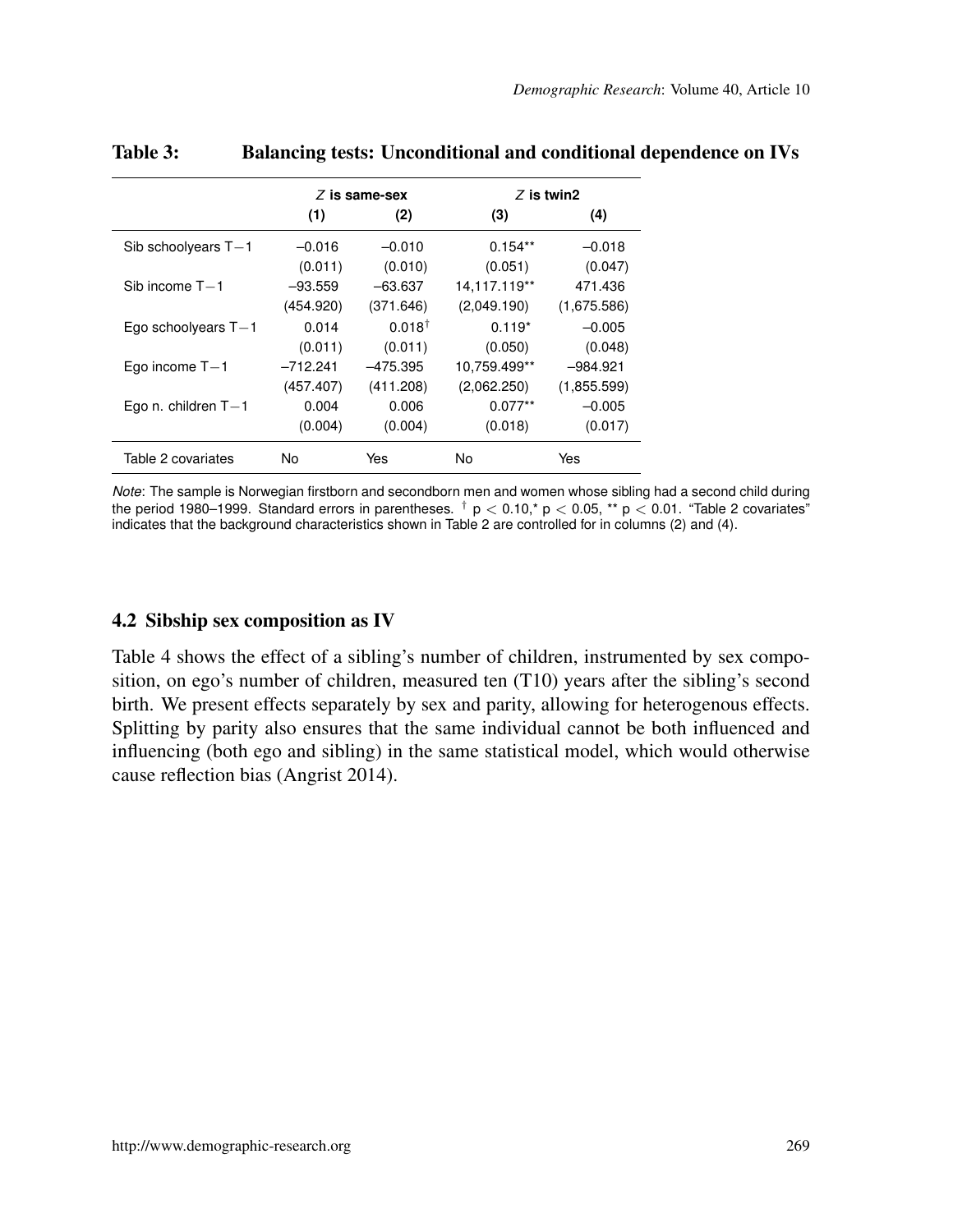|                                                        |                | <b>Firstborns</b> |                |                | Secondborns        |                |
|--------------------------------------------------------|----------------|-------------------|----------------|----------------|--------------------|----------------|
| Men                                                    | (1)            | (2)               | (3)            | (4)            | (5)                | (6)            |
|                                                        | <b>RF</b>      | IV                | <b>OLS</b>     | RF             | IV                 | <b>OLS</b>     |
| Ego's number of children at $T+10$                     |                |                   |                |                |                    |                |
| Sib same-sex kids                                      | 0.014          |                   |                | 0.002          |                    |                |
|                                                        | (0.009)        |                   |                | (0.008)        |                    |                |
| $Sib > 2$ children                                     |                | 0.227             | $0.112**$      |                | 0.038              | $0.072**$      |
|                                                        |                | (0.157)           | (0.010)        |                | (0.158)            | (0.009)        |
| Adj. R2                                                | 0.017          | 0.016             | 0.019          | 0.074          | 0.074              | 0.074          |
| N                                                      | 62231          | 62231             | 62243          | 75503          | 75503              | 75520          |
| Ego's number of children at $T-5$                      |                |                   |                |                |                    |                |
| Sib same-sex kids                                      | 0.004          |                   |                | 0.002          |                    |                |
|                                                        | (0.006)        |                   |                | (0.003)        |                    |                |
| $Sib > 2$ children                                     |                | 0.070             | $-0.009$       |                | 0.032              | $-0.011**$     |
|                                                        |                | (0.099)           | (0.006)        |                | (0.056)            | (0.003)        |
| Adj. R2                                                | 0.231          | 0.229             | 0.231          | 0.221          | 0.219              | 0.221          |
| N                                                      | 62231          | 62231             | 62243          | 75503          | 75503              | 75520          |
|                                                        |                | <b>Firstborns</b> |                |                | <b>Secondborns</b> |                |
| Women                                                  | (1)            | (2)               | (3)            | (4)            | (5)                | (6)            |
|                                                        | <b>RF</b>      | IV                | <b>OLS</b>     | <b>RF</b>      | IV                 | <b>OLS</b>     |
| Ego's number of children at $T+10$                     |                |                   |                |                |                    |                |
| Sib same-sex kids                                      | $0.018*$       |                   |                | 0.004          |                    |                |
|                                                        | (0.009)        |                   |                | (0.008)        |                    |                |
| $Sib > 2$ children                                     |                | $0.362*$          | $0.124**$      |                | 0.075              | $0.107**$      |
|                                                        |                | (0.178)           | (0.009)        |                | (0.148)            | (0.008)        |
| Adj. R2                                                | 0.002          |                   | 0.005          | 0.044          | 0.046              | 0.046          |
| N                                                      | 57937          | 57937             | 57943          | 71521          | 71521              | 71541          |
|                                                        |                |                   |                |                |                    |                |
|                                                        |                |                   |                |                |                    |                |
| Ego's number of children at $T-5$<br>Sib same-sex kids |                |                   |                |                |                    |                |
|                                                        | 0.003          |                   |                | 0.000          |                    |                |
|                                                        | (0.007)        |                   |                | (0.004)        |                    |                |
| $Sib > 2$ children                                     |                | 0.064             | $-0.000$       |                | 0.005              | $-0.014**$     |
|                                                        |                | (0.142)           | (0.008)        |                | (0.075)            | (0.004)        |
| Adj. R2<br>N                                           | 0.221<br>57937 | 0.220<br>57937    | 0.221<br>57943 | 0.279<br>71521 | 0.279<br>71521     | 0.279<br>71541 |

### <span id="page-11-0"></span>Table 4: Effects of sibling's number of children on ego's family size (same-sex IV)

*Note*: The sample is Norwegian firstborn and secondborn men and women whose sibling had a second child during the period 1980–1999. Standard errors in parentheses.  $^\dagger$  p  $<$  0.10,\* p  $<$  0.05, \*\* p  $<$  0.01.

For comparison, we also show the OLS estimate for how ego's fertility changes with the sibling's third child. On average across subsamples, a sibling's third child is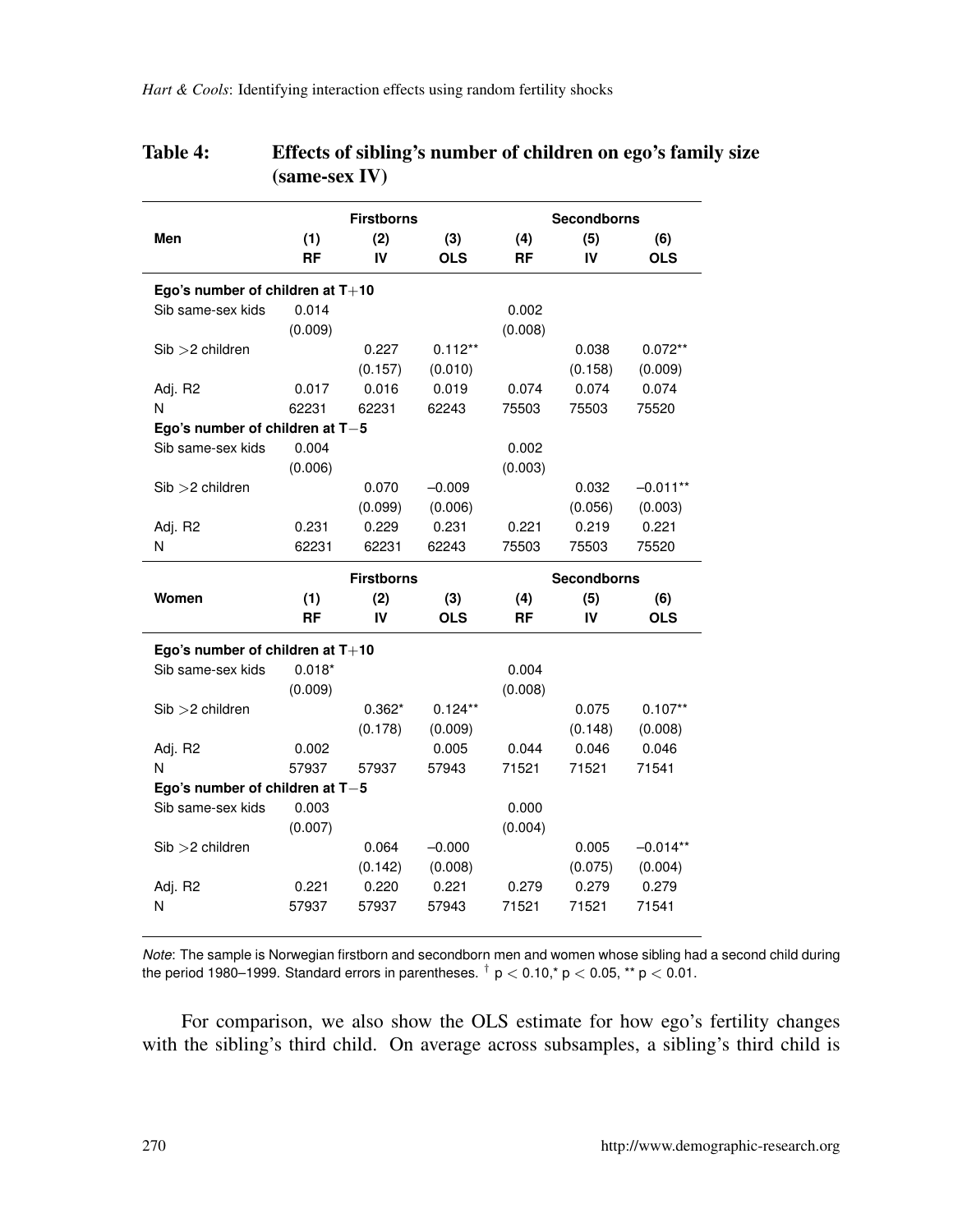associated with about a tenth of a child more for ego. This association is statistically significantly different from zero in all subsamples.

In general, neither the RF nor the IV estimates differ significantly from zero – with one exception: For firstborn women, there are significant positive effects ( $p < 0.1$ ). However, this point estimate is not statistically different from the corresponding point estimates in any of the other subgroups, hence the different results by subgroup should be interpreted with caution. Reassuringly, we find no evidence of significant effects prior to realization of the instrument (at T−5).

The IV estimates do not differ significantly from the OLS estimates. Our IV estimates do not, therefore, provide evidence against the possibility that the association in siblings' fertility behavior, as captured by the OLS estimates, are due to interaction effects.

A zero effect on number of children after ten years could mask tempo effect or effects at specific parities (ego's propensity to have at least one, two, or three children). Using the same-sex IV, we find no statistically significant effect at any time or parity (results available upon request).

#### <span id="page-12-0"></span>4.3 Twinning as IV

Table [5](#page-13-1) shows estimates obtained by using the twin instrument. Across subsamples, the reduced form and IV estimates show no significant effect on ego's fertility. The point estimates tend to be positive, but we cannot refute the zero hypothesis that a sibling's family size has no effect on ego's fertility behavior.

When the outcome is measured prior to the sibling's second child is born  $(T-5)$ , we find no significant effect, corroborating the (conditional) exogeneity of twinning as an IV.

As in the case with the same-sex IV, the absence of an effect on number of children after ten years could mask tempo-specific or parity-specific effects. We also find no statistically significant effect at any time on parity using the twin IV (results available upon request).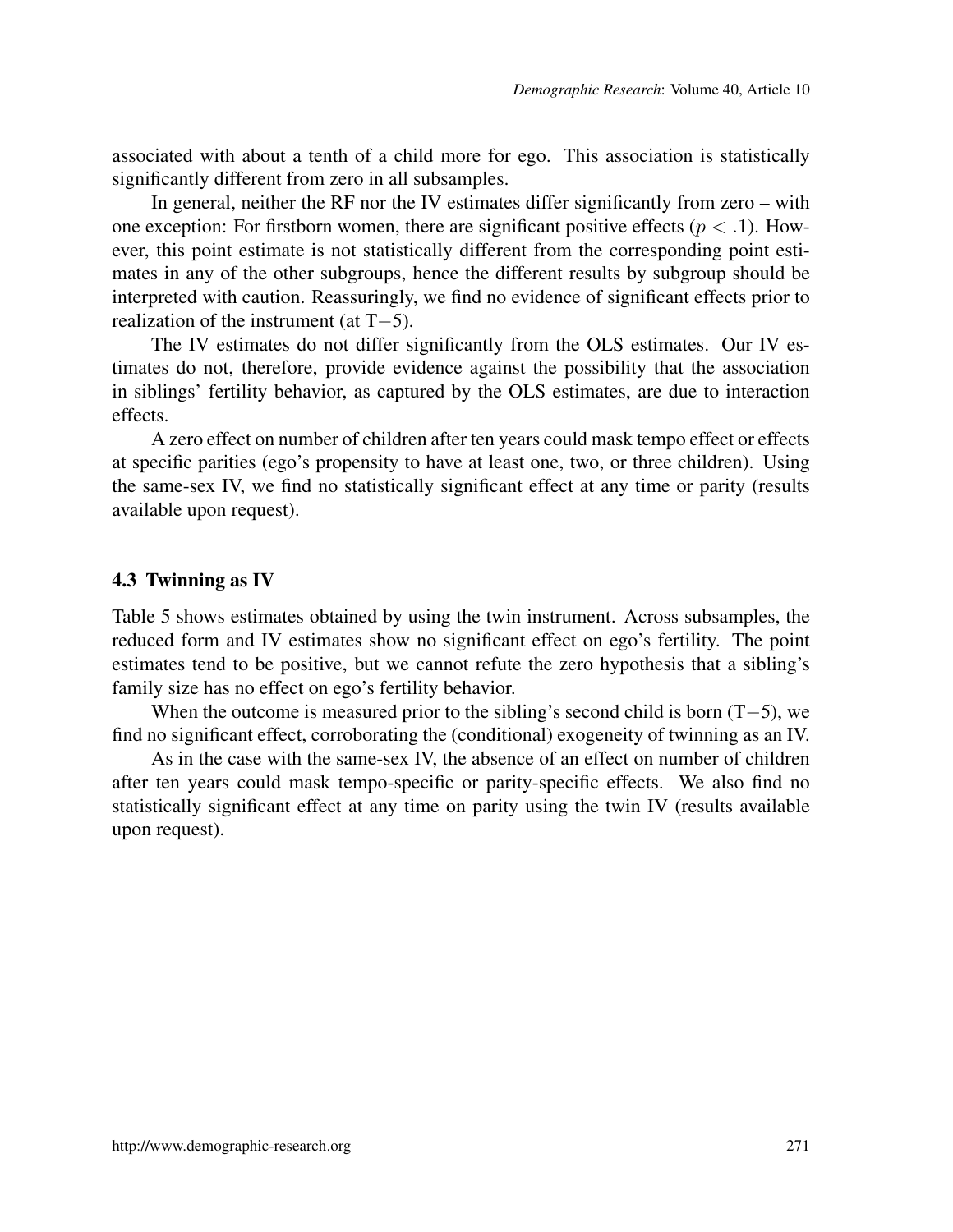| <b>Firstborns</b><br><b>Secondborns</b><br>(2)<br>Men<br>(1)<br>(3)<br>(5)<br>(4)<br>(6)<br><b>RF</b><br>IV<br><b>OLS</b><br>IV<br><b>OLS</b><br>RF<br>Ego's number of children at $T+10$<br>Sib twin 2nd birth<br>0.038<br>$-0.025$<br>(0.043)<br>(0.036)<br>$Sib > 2$ children<br>0.066<br>$0.112**$<br>$-0.044$<br>$0.072**$<br>(0.076)<br>(0.064)<br>(0.009)<br>(0.010)<br>Adj. R2<br>0.018<br>0.019<br>0.072<br>0.074<br>0.016<br>0.074<br>N<br>62978<br>62978<br>62243<br>76471<br>76471<br>75520<br>Ego's number of children at $T-5$<br>Sib twin 2nd birth<br>0.014<br>0.009<br>(0.027)<br>(0.013) |
|------------------------------------------------------------------------------------------------------------------------------------------------------------------------------------------------------------------------------------------------------------------------------------------------------------------------------------------------------------------------------------------------------------------------------------------------------------------------------------------------------------------------------------------------------------------------------------------------------------|
|                                                                                                                                                                                                                                                                                                                                                                                                                                                                                                                                                                                                            |
|                                                                                                                                                                                                                                                                                                                                                                                                                                                                                                                                                                                                            |
|                                                                                                                                                                                                                                                                                                                                                                                                                                                                                                                                                                                                            |
|                                                                                                                                                                                                                                                                                                                                                                                                                                                                                                                                                                                                            |
|                                                                                                                                                                                                                                                                                                                                                                                                                                                                                                                                                                                                            |
|                                                                                                                                                                                                                                                                                                                                                                                                                                                                                                                                                                                                            |
|                                                                                                                                                                                                                                                                                                                                                                                                                                                                                                                                                                                                            |
|                                                                                                                                                                                                                                                                                                                                                                                                                                                                                                                                                                                                            |
|                                                                                                                                                                                                                                                                                                                                                                                                                                                                                                                                                                                                            |
|                                                                                                                                                                                                                                                                                                                                                                                                                                                                                                                                                                                                            |
|                                                                                                                                                                                                                                                                                                                                                                                                                                                                                                                                                                                                            |
|                                                                                                                                                                                                                                                                                                                                                                                                                                                                                                                                                                                                            |
| $Sib > 2$ children<br>0.024<br>0.016<br>$-0.009$<br>$-0.011**$                                                                                                                                                                                                                                                                                                                                                                                                                                                                                                                                             |
| (0.048)<br>(0.006)<br>(0.023)<br>(0.003)                                                                                                                                                                                                                                                                                                                                                                                                                                                                                                                                                                   |
| 0.231<br>0.221<br>0.221<br>Adj. R2<br>0.231<br>0.231<br>0.222                                                                                                                                                                                                                                                                                                                                                                                                                                                                                                                                              |
| N<br>62978<br>62978<br>62243<br>76471<br>76471<br>75520                                                                                                                                                                                                                                                                                                                                                                                                                                                                                                                                                    |
| <b>Firstborns</b><br><b>Secondborns</b>                                                                                                                                                                                                                                                                                                                                                                                                                                                                                                                                                                    |
| Women<br>(1)<br>(2)<br>(3)<br>(4)<br>(5)<br>(6)                                                                                                                                                                                                                                                                                                                                                                                                                                                                                                                                                            |
| <b>OLS</b><br><b>OLS</b><br>RF<br>IV<br>RF<br>IV                                                                                                                                                                                                                                                                                                                                                                                                                                                                                                                                                           |
| Ego's number of children at $T+10$                                                                                                                                                                                                                                                                                                                                                                                                                                                                                                                                                                         |
| Sib twin 2nd birth<br>0.014<br>0.004                                                                                                                                                                                                                                                                                                                                                                                                                                                                                                                                                                       |
| (0.040)<br>(0.035)                                                                                                                                                                                                                                                                                                                                                                                                                                                                                                                                                                                         |
| 0.025<br>$0.124**$<br>0.007<br>$0.107**$<br>$Sib > 2$ children                                                                                                                                                                                                                                                                                                                                                                                                                                                                                                                                             |
| (0.071)<br>(0.061)<br>(0.009)<br>(0.008)                                                                                                                                                                                                                                                                                                                                                                                                                                                                                                                                                                   |
|                                                                                                                                                                                                                                                                                                                                                                                                                                                                                                                                                                                                            |
| 0.003<br>0.002<br>0.005<br>0.044<br>0.044<br>0.046                                                                                                                                                                                                                                                                                                                                                                                                                                                                                                                                                         |
| N<br>58655<br>57943<br>71541<br>58655<br>72432<br>72432                                                                                                                                                                                                                                                                                                                                                                                                                                                                                                                                                    |
|                                                                                                                                                                                                                                                                                                                                                                                                                                                                                                                                                                                                            |
| Ego's number of children at T-5<br>Sib twin 2nd birth<br>0.016<br>$-0.001$                                                                                                                                                                                                                                                                                                                                                                                                                                                                                                                                 |
| Adj. R2                                                                                                                                                                                                                                                                                                                                                                                                                                                                                                                                                                                                    |
| (0.032)<br>(0.018)                                                                                                                                                                                                                                                                                                                                                                                                                                                                                                                                                                                         |
| $Sib > 2$ children<br>0.027<br>$-0.001$<br>$-0.014**$<br>$-0.000$                                                                                                                                                                                                                                                                                                                                                                                                                                                                                                                                          |
| (0.057)<br>(0.008)<br>(0.031)<br>(0.004)<br>0.221<br>0.221<br>0.279<br>0.279<br>Adj. R <sub>2</sub><br>0.221<br>0.279                                                                                                                                                                                                                                                                                                                                                                                                                                                                                      |

### <span id="page-13-1"></span>Table 5: Effects of sibling's number of children on ego's family size (Twin IV)

<span id="page-13-0"></span>*Note*: The sample is Norwegian firstborn and secondborn men and women whose sibling had a second child during the period 1980–1999. Standard errors in parentheses.  $^{\dagger}$  p  $<$  0.10,\* p  $<$  0.05, \*\* p  $<$  0.01.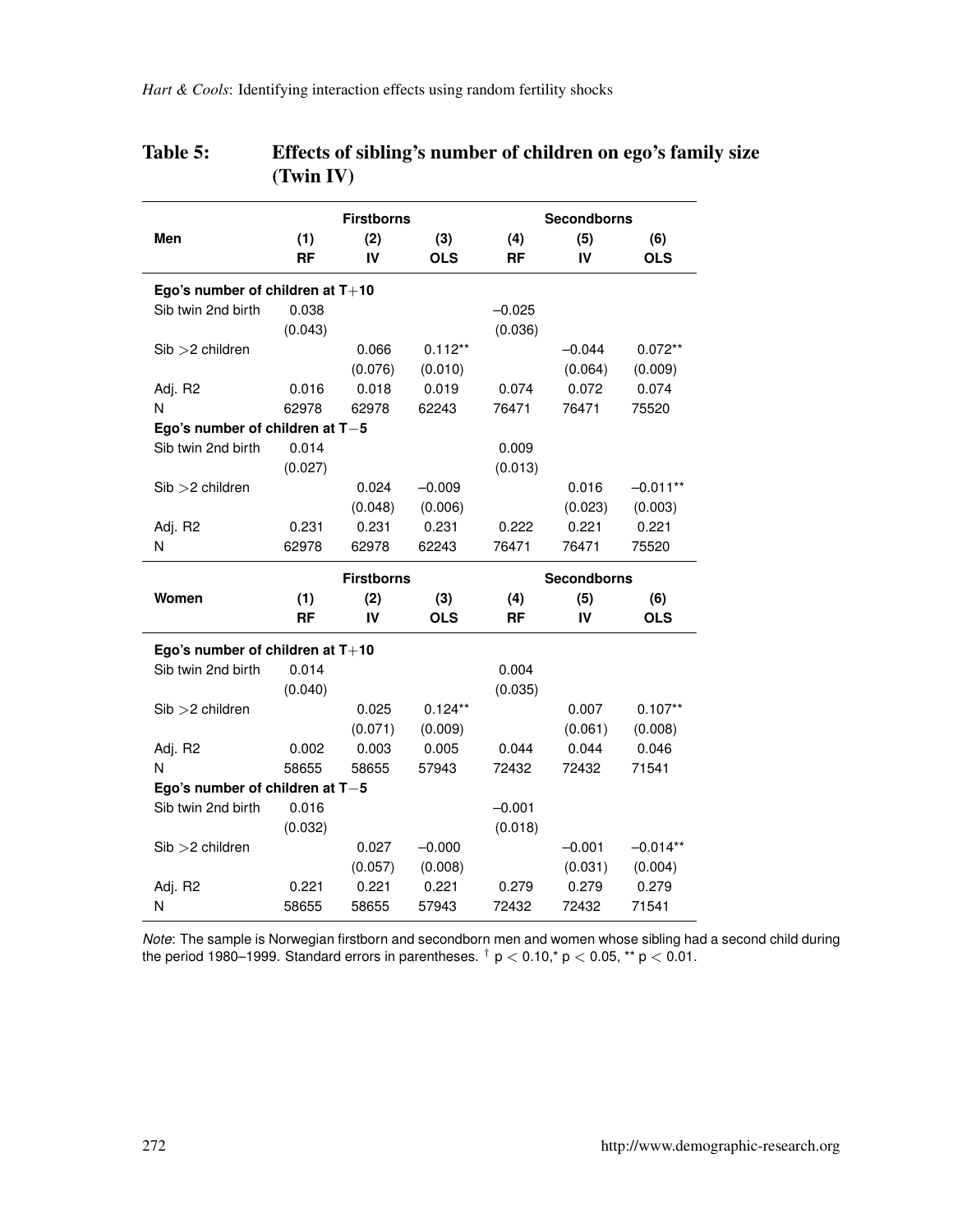#### 4.4 Subsample analysis

Nonsignificant effects in the full sample could mask significant effects in subpopulations where transmission is particularly strong. To test if similarity fosters transmission [\(Bernardi and Klaerner 2014\)](#page-16-0), we have estimated the models for siblings of the same sex. We find no evidence of particularly strong interaction effects among siblings of the same sex. The overall pattern is consistent across subgroups, with positive but insignificant point estimates (available upon request).

### <span id="page-14-0"></span>5. Concluding discussion

The importance of social networks for the transmission of information regarding the consequences of fertility choices has recently (re)emerged as a topic of demographic interest [\(Bernardi and Klaerner 2014\)](#page-16-0). While there are indeed good reasons to expect, 'a priori,' that fertility is contagious within networks, remarkably few studies credibly address the difficulty in obtaining unbiased and consistent estimates of the causal effect.

Rather, in the sociodemographic and sociological literature on interaction effects, one traditionally allows for (potential) bias in order to gain precision: Correlated fertility behavior within networks can be estimated easily and precisely, given available data, and has been demonstrated for a variety of networks in a range of contexts [\(Balbo and Bar](#page-16-1)[ban 2014;](#page-16-1) [Lois and Becker 2014;](#page-18-1) [Lyngstad and Prskawetz 2010;](#page-18-3) [Kuziemko 2006;](#page-18-2) [Pink,](#page-18-0) [Leopold, and Engelhardt 2014\)](#page-18-0). However, a main methodological point of the current paper is that such correlated behavior itself is not evidence of interaction effects. It may equally well emerge because individuals in the same network face a similar environment, or because they are similar on relevant unobservable characteristics – or it may even result from reflection bias [\(Manski 1995\)](#page-18-4).

Our study contributes to the existing literature by using two well-established IVs for fertility that are increasingly important also in demographic research, applying them to the question of interaction effects in fertility. The two IVs have proven efficient in uncovering estimates of the effect of family size increases on a variety of outcomes, ranging from parents' labour market outcomes to older siblings' cognitive skills and their fertility choices in adulthood (see, e.g., [Angrist and Evans 1998;](#page-16-3) [Black, Devereux, and Salvanes](#page-16-12) [2010;](#page-16-12) [Cools and Hart 2017\)](#page-16-7). In contrast, the IV estimates of the fertility interaction effects between siblings obtained in this paper are generally not significantly different from zero. This holds both for measures of quantum and tempo, and both for number of children and parity-specific measures. While one could speculate that a sibling's third birth would have the strongest effects on ego's third birth, we find no evidence of this.

Subgroup analysis further show no evidence of stronger interaction effects between siblings of the same sex, thereby yielding no support for the notion that similarity strength-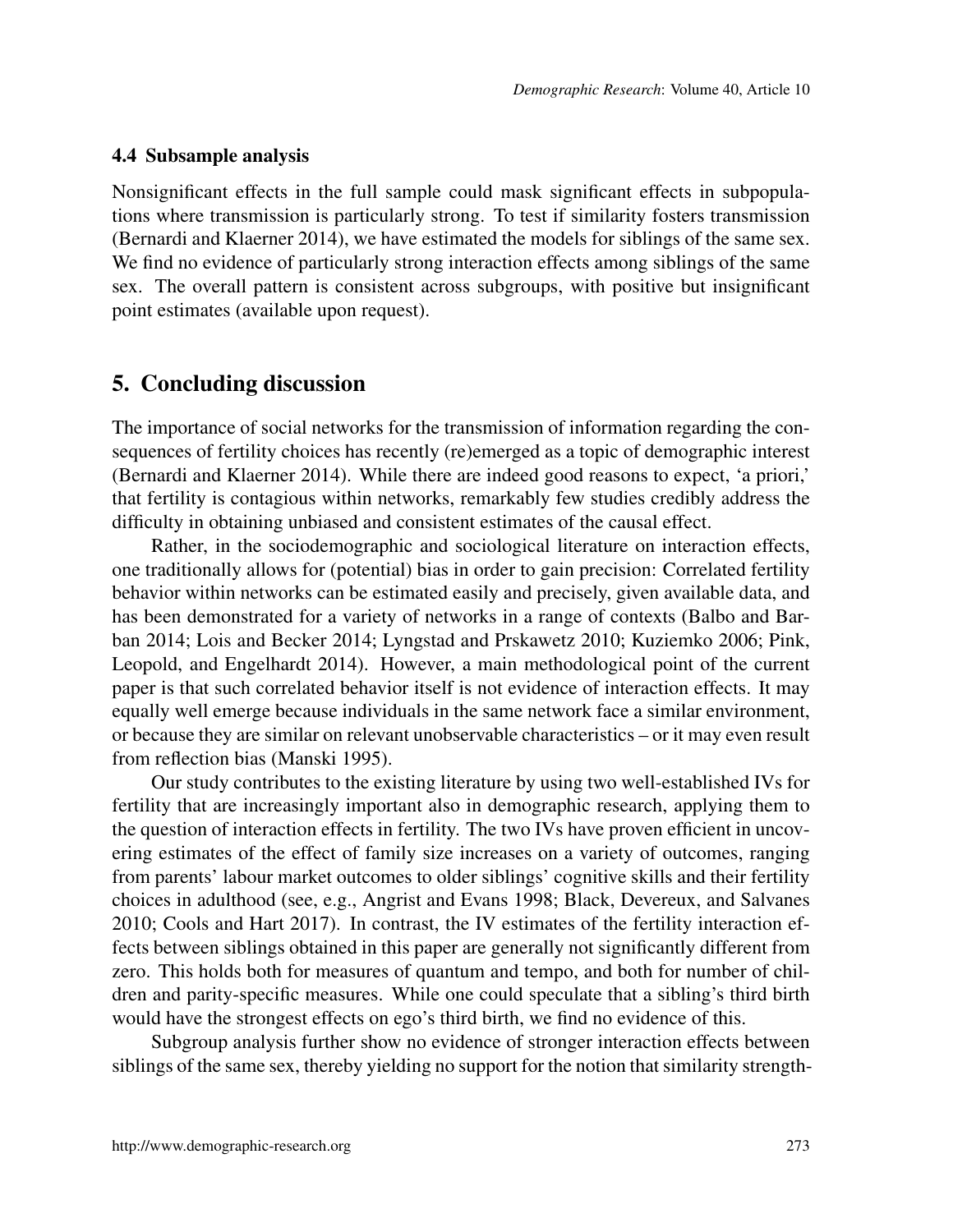ens influence in our context. Neither do younger siblings seem to be more strongly influenced by their older siblings than vice versa. On the contrary, coefficients are consistently less positive among secondborn men and women than among their older siblings. The only IV estimate of the fertility interaction effect between siblings that is significant at conventional levels is the one obtained for firstborn women when instrumenting their younger sibling's fertility with the same-sex instrument.

Some limitations are inherently linked to our quasi-experimental effect identification. Most importantly, while the internal validity of our estimates is strong, the external validity (i.e. relevance to other parities and contexts) is more uncertain. We demonstrate empirically that third births – like first births – are positively correlated across siblings in our sample. Previous research has focused predominantly on the transition to parenthood (cf. [Balbo and Barban](#page-16-1) [\(2014\)](#page-16-1); [Bernardi](#page-16-5) [\(2003\)](#page-16-5); [Lyngstad and Prskawetz](#page-18-3) [\(2010\)](#page-18-3)), and both empirical patterns and theoretical reasoning are better established for this parity. We argue in Section [2](#page-4-0) that both social learning and emotional contagion is potentially important also for interaction effects from large families. Still, we acknowledge that these mechanisms may operate in a somewhat different – and perhaps also somewhat weaker – fashion for third than for first births. In the end, the relevance of our results for other parity transitions is an empirical question. Our results call for studies utilizing sources of plausibly exogenous variation in (the timing of) first births to test if interaction effects can be identified in a causal design at this parity.

The second limitation regards the trade-off between consistency and precision, which is evident also in our study. The IV estimates are not significantly different from the OLS estimates of associations in fertility between siblings presented. Yet this paper challenges the notion that network associations in fertility can be interpreted as network effects without stronger evidence. While the associations within the network are strong and highly significant, we fail to provide conclusive evidence that they are due to (social) network effects.

Despite their limitations, our results reactualize Manski's (1995) point that similarity in networks is insufficient evidence that social interaction effects indeed occur. Siblings may also simply behave in lockstep because they or their circumstances are similar. There is not enough credible evidence on whether siblings affect each other's fertility. The results of this study emphasise the need for further empirical tests of whether within-network associations in fertility are indeed driven by within-network causal effects. Through such tests we can advance our theorizing and understanding of the drivers of network similarities in fertility.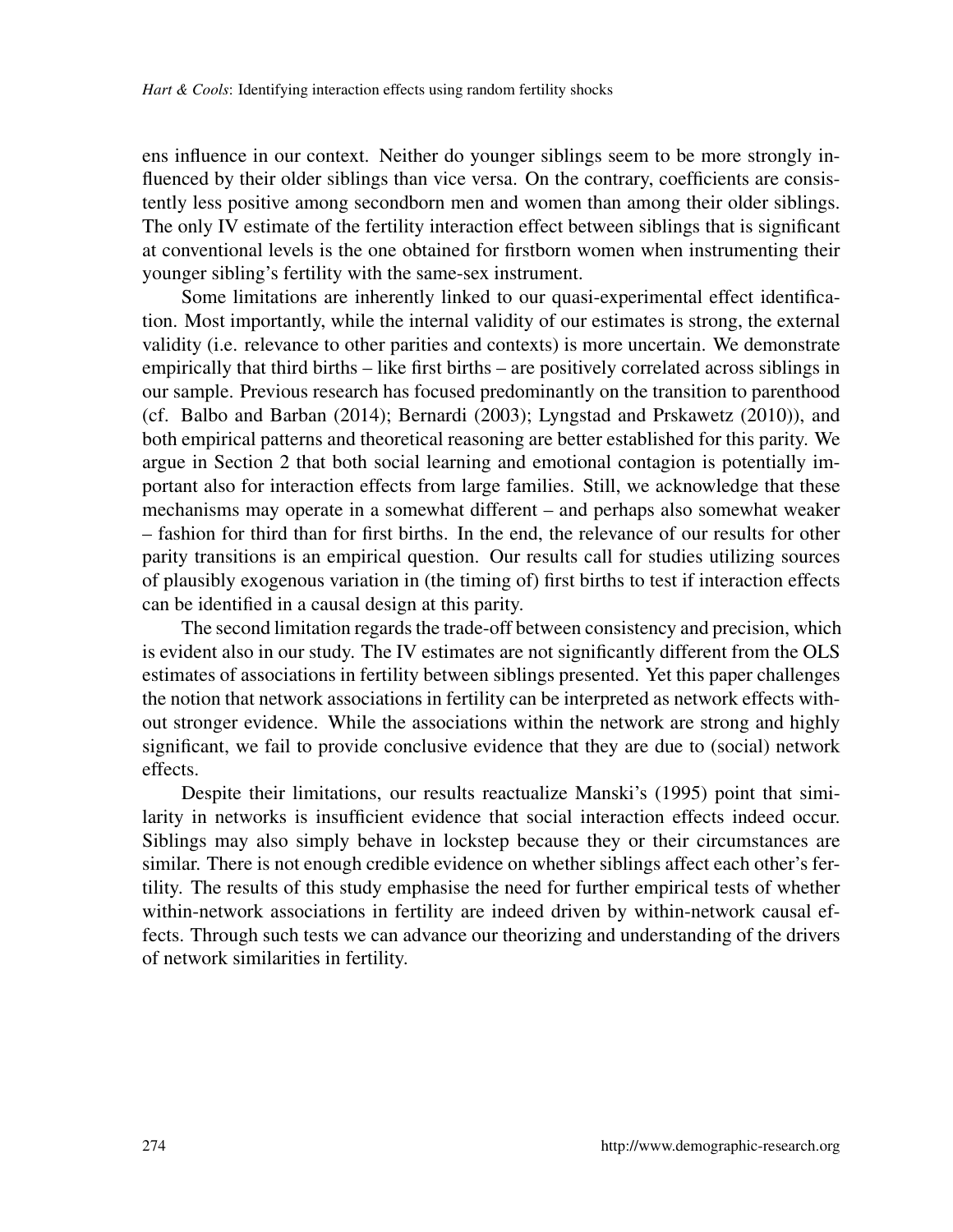# **References**

- <span id="page-16-9"></span>Abajobir, A., Maravilla, J., Alati, R., and Najman, J.M. (2016). A systematic review and meta-analysis of the association between unintended pregnancy and perinatal depression. *Journal of Affective Disorders* 192: 56–63. [doi:10.1016/j.jad.2015.12.008.](https://doi.org/10.1016/j.jad.2015.12.008)
- <span id="page-16-11"></span>Angrist, J. (2014). The perils of peer effects. *Labour Economics* 30: 98–108. [doi:10.](https://doi.org/10.1016/j.labeco.2014.05.008) [1016/j.labeco.2014.05.008.](https://doi.org/10.1016/j.labeco.2014.05.008)
- <span id="page-16-3"></span>Angrist, J. and Evans, W. (1998). Children and their parents' labor supply: Evidence from exogenous variation in family size. *The American Economic Review* 88(3): 450–477.
- <span id="page-16-1"></span>Balbo, N. and Barban, N. (2014). Does fertility behavior spread among friends? *American Sociological Review* 79(3): 412–431. [doi:10.1177/0003122414531596.](https://doi.org/10.1177/0003122414531596)
- <span id="page-16-10"></span>Barber, J. and East, P. (2009). Home and parenting resources available to siblings depending on their birth intention status. *Child Development* 80(3): 921–939. [doi:10.1111/](https://doi.org/10.1111/j.1467-8624.2009.01306.x) [j.1467-8624.2009.01306.x.](https://doi.org/10.1111/j.1467-8624.2009.01306.x)
- <span id="page-16-6"></span>Bergsvik, J., Lappegård, T., and Skardhamar, T. (2016). *Spatial variations in family size and the neighbor's role for transition to third birth*. Paper presented at the Annual Meeting of the Population Association America, Washington, D.C., USA, March 31– April 2, 2016.
- <span id="page-16-5"></span>Bernardi, L. (2003). Channels of social influence on reproduction. *Population Research and Policy Review* 22(5–6): 427–555. [doi:10.1023/B:POPU.0000020892.15221.44.](https://doi.org/10.1023/B:POPU.0000020892.15221.44)
- <span id="page-16-0"></span>Bernardi, L. and Klaerner, A. (2014). Social networks and fertility. *Demographic Research* 33(22): 641–670. [doi:10.4054/DemRes.2014.30.22.](https://doi.org/10.4054/DemRes.2014.30.22)
- <span id="page-16-2"></span>Black, S., Devereux, P., and Salvanes, K. (2005). The more the merrier? The effect of family size and birth order on children's education. *The Quarterly Journal of Economics* 120(2): 669–700.
- <span id="page-16-12"></span>Black, S., Devereux, P., and Salvanes, K. (2010). Small family, smart family? family size and the iq scores of young men. *Journal of Human Resources* 45(1): 33–58.
- <span id="page-16-8"></span>Cáceres-Delpiano, J. and Simonsen, M. (2012). The toll of fertility on mothers' wellbeing. *Journal of Health Economics* 31(5): 752–766. [doi:10.1016/j.jhealeco.2012.](https://doi.org/10.1016/j.jhealeco.2012.05.006) [05.006.](https://doi.org/10.1016/j.jhealeco.2012.05.006)
- <span id="page-16-7"></span>Cools, S. and Hart, R. (2017). The effect of sibship size on fertility in adulthood: New evidence from IV estimation. *Demography* 53(1): 23–44. [doi:10.1007/s13524-016-](https://doi.org/10.1007/s13524-016-0537-z) [0537-z.](https://doi.org/10.1007/s13524-016-0537-z)
- <span id="page-16-4"></span>Cools, S., Markussen, S., and Strøm, M. (2017). Children and careers: How family size affects parents' labor market outcomes in the long run. *Demography* 54(5): 1773–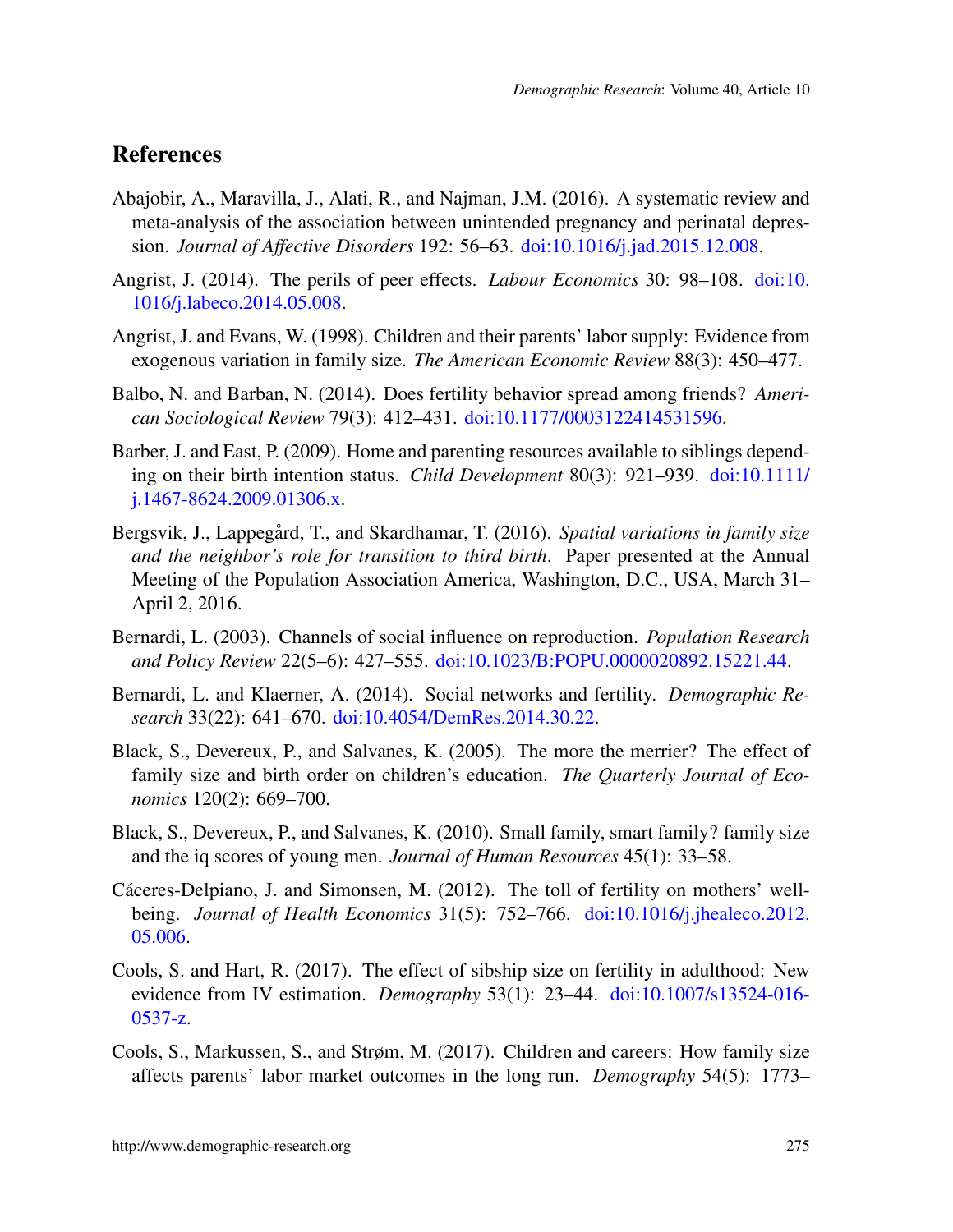*Hart & Cools*: Identifying interaction effects using random fertility shocks

1793. [doi:10.1007/s13524-017-0612-0.](https://doi.org/10.1007/s13524-017-0612-0)

- <span id="page-17-3"></span>Cools, S. and Strøm, M. (2017). Parenthood wage penalties in a double income society. *Review of Economics of the Household* 14(2): 391–416. [doi:10.1007/s11150-014-](https://doi.org/10.1007/s11150-014-9244-y) [9244-y.](https://doi.org/10.1007/s11150-014-9244-y)
- <span id="page-17-4"></span>Cools, S. and Strøm, M. (2018). Mellom arbeidsliv og familieliv: Hvilken betydning har arbeidsmarkedssituasjonen for om menn og kvinner velger å få barn? [Between family life and work life: how does the labor market matter for childbearing decisions?]. Oslo: Institute for Social Research (Rapport 2018:13).
- <span id="page-17-1"></span>Dahl, G., Løken, K., and Mogstad, M. (2014). Peer effects in program participation. *American Economic Review* 104(7): 2049–2074. [doi:10.1257/aer.104.7.2049.](https://doi.org/10.1257/aer.104.7.2049)
- <span id="page-17-10"></span>David, H. (2006). Born unwanted, 35 years later: The Prague study. *Reproductive Health Matters* 14(27): 181–190. [doi:10.1016/S0968-8080\(06\)27219-7.](https://doi.org/10.1016/S0968-8080(06)27219-7)
- <span id="page-17-6"></span>Dommermuth, L. and Lappegård, T. (2017). Nedgangen i fruktbarheten fra 2010: Betydningen av utdanning, økonomisk aktivitet og økonomiske ressurser for førstefødsler og tredjefødsler [The decline in fertility from 2010: The importance of education, economic activity and economic resources for first and third births]. Oslo: Statistics Norway (Rapporter 2017/12).
- <span id="page-17-7"></span>Fiori, F., Graham, E., and Feng, Z. (2014). Geographical variations in fertility and transition to second and third birth in Britain. *Advances in Life Course Research* 21: 149– 167. [doi:10.1016/j.alcr.2013.11.004.](https://doi.org/10.1016/j.alcr.2013.11.004)
- <span id="page-17-2"></span>Gini, C. (2014). Combinations and sequences of sexes in human families and mammal litters. *Acta Genetica et Statistica Medica* 2(3): 220–244. [doi:10.1017/](https://doi.org/10.1017/S0016672300015834) [S0016672300015834.](https://doi.org/10.1017/S0016672300015834)
- <span id="page-17-8"></span>Gray, E. and Evans, A. (2014). Geographic variation in parity progression in Australia. *Population, Space and Place* 24(2): e2080. [doi:10.1002/psp.2080.](https://doi.org/10.1002/psp.2080)
- <span id="page-17-11"></span>Kolk, M. (2015). The causal effect of an additional sibling on completed fertility: An estimation of intergenerational fertiliy correlations by looking at siblings of twins. *Demographic Research* 32(51): 1409–1420. [doi:10.4054/DemRes.2015.32.51.](https://doi.org/10.4054/DemRes.2015.32.51)
- <span id="page-17-0"></span>Kotte, M. and Ludwig, V. (2011). Intergenerational transmission of fertility intentions and behaviour in Germany: The role of contagion. *Vienna Yearbook of Population Research* 9: 207–226. [doi:10.1553/populationyearbook2011s207.](https://doi.org/10.1553/populationyearbook2011s207)
- <span id="page-17-5"></span>Kravdal, (1992). The weak impact of female labour force participation on norwegian third-birth rates. *European Journal of Population* 8(3): 247–263. [doi:10.4054/](https://doi.org/10.4054/DemRes.2014.30.22) [DemRes.2014.30.22.](https://doi.org/10.4054/DemRes.2014.30.22)

<span id="page-17-9"></span>Kruk, K. and Reinhold, S. (2014). The effect of children on depression in old age. *Social*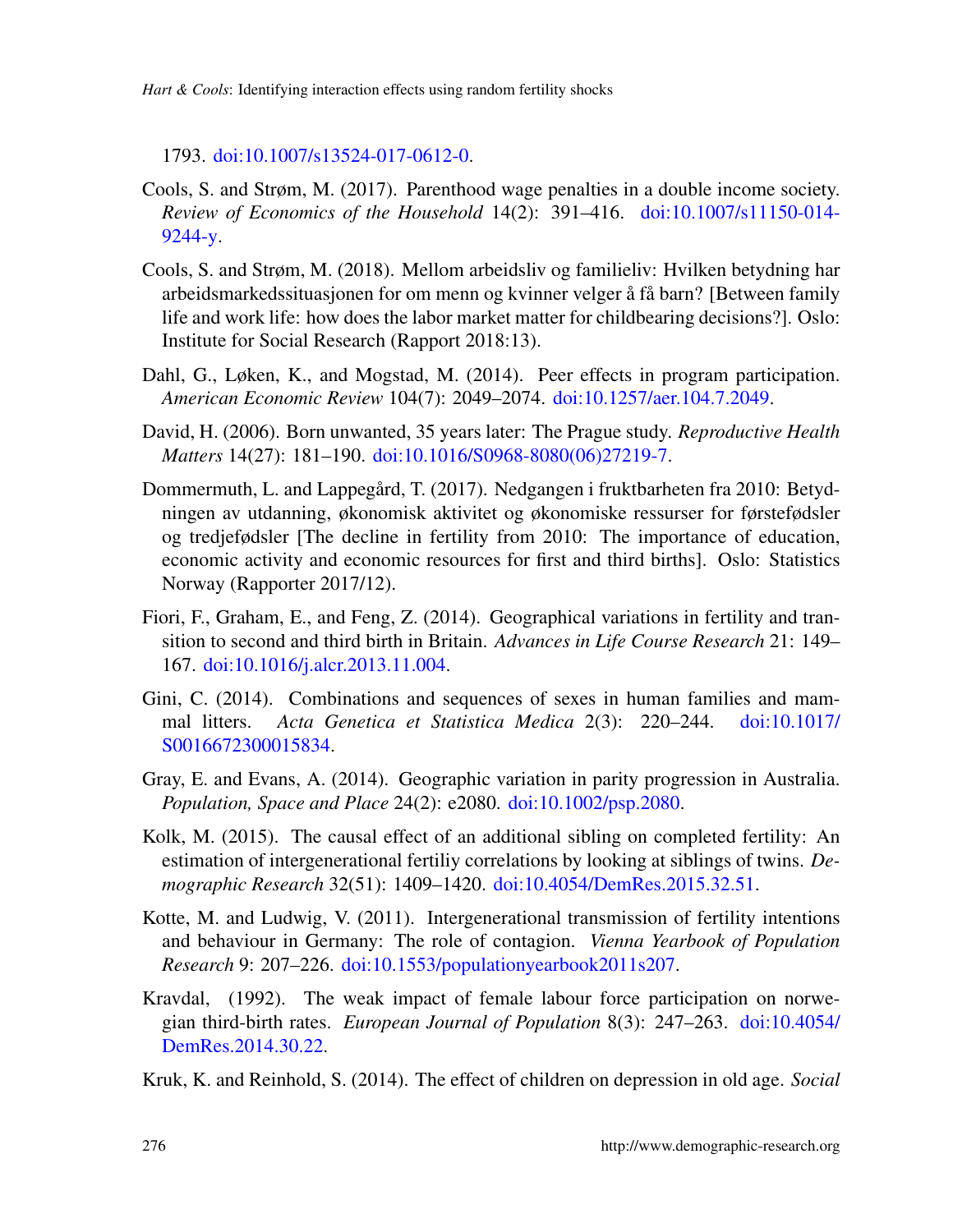*Science and Medicine* 100: 1–11. [doi:10.1016/j.socscimed.2013.09.003.](https://doi.org/10.1016/j.socscimed.2013.09.003)

- <span id="page-18-2"></span>Kuziemko, I. (2006). Is having babies contagious? Estimating fertility peer effects between siblings. Princeton: Princeton University (Technical report).
- <span id="page-18-1"></span>Lois, D. and Becker, O. (2014). Is fertility contagious? Using panel data to disentangle mechanisms of social network influences on fertility decisions. *Advances in Life Course Research* 21: 123–134. [doi:10.1016/j.alcr.2013.10.001.](https://doi.org/10.1016/j.alcr.2013.10.001)
- <span id="page-18-9"></span>Lyngstad, T. and Noack, T. (2005). Vil de velge bort familien? En studie av unge nordmenns fruktbarhets-og ekteskapsintensjoner [Will they forgo the family? An analysis of young Norwegian's fertility and marriage intentions]. *Tidsskrift for Velferdsforskning* 8: 120–134.
- <span id="page-18-3"></span>Lyngstad, T. and Prskawetz, A. (2010). Do siblings' fertility decisions influence each other? *Demography* 47(4): 923–934. [doi:10.1007/BF03213733.](https://doi.org/10.1007/BF03213733)
- <span id="page-18-4"></span>Manski, C. (1995). *Identification problems in the social sciences*. Cambridge: Harvard University Press.
- <span id="page-18-5"></span>Monstad, K., Propper, C., and Salvanes, K. (2011). Is teenage motherhood contagious? Evidence from a natural experiment. Washington, D.C.: Centre for Economic Policy Research (CEPR Discussion Paper No. DP8505).
- <span id="page-18-11"></span>Morgan, S. and Winship, C. (2007). *Counterfactuals and causal inference: Methods and principles for social research*. Cambridge: Cambridge University Press.
- <span id="page-18-10"></span>Myhrman, A., Olsen, P., Rantakallio, P., and Laara, E. (1995). Does the wantedness of a pregnancy predict a child's educational attainment? *Family Planning Perspectives* 27: 116–119. [doi:10.2307/2136109.](https://doi.org/10.2307/2136109)
- <span id="page-18-0"></span>Pink, S., Leopold, T., and Engelhardt, H. (2014). Fertility and social interaction at the workplace: Does childbearing spread among colleagues? *Advances in Life Course Research* 21: 113–122. [doi:10.1016/j.alcr.2013.12.001.](https://doi.org/10.1016/j.alcr.2013.12.001)
- <span id="page-18-8"></span>Rønsen, M. (2004). Fertility and family policy in Norway: A reflection on trends and possible connections. *Demographic Research* 10(10): 265–286. [doi:10.4054/DemRes.](https://doi.org/10.4054/DemRes.2004.10.10) [2004.10.10.](https://doi.org/10.4054/DemRes.2004.10.10)
- <span id="page-18-6"></span>Rosenzweig, M. and Wolpin, K. (1980a). Life-cycle labor supply and fertility: Causal inferences from household models. *The Journal of Political Economy* 88(2): 328–348. [doi:10.1086/260868.](https://doi.org/10.1086/260868)
- <span id="page-18-7"></span>Rosenzweig, M. and Wolpin, K. (1980b). Testing the quantity-quality fertility model: The use of twins as a natural experiment. *Econometrica: Journal of the Econometric Society* 48(1): 227–240. [doi:10.2307/1912026.](https://doi.org/10.2307/1912026)